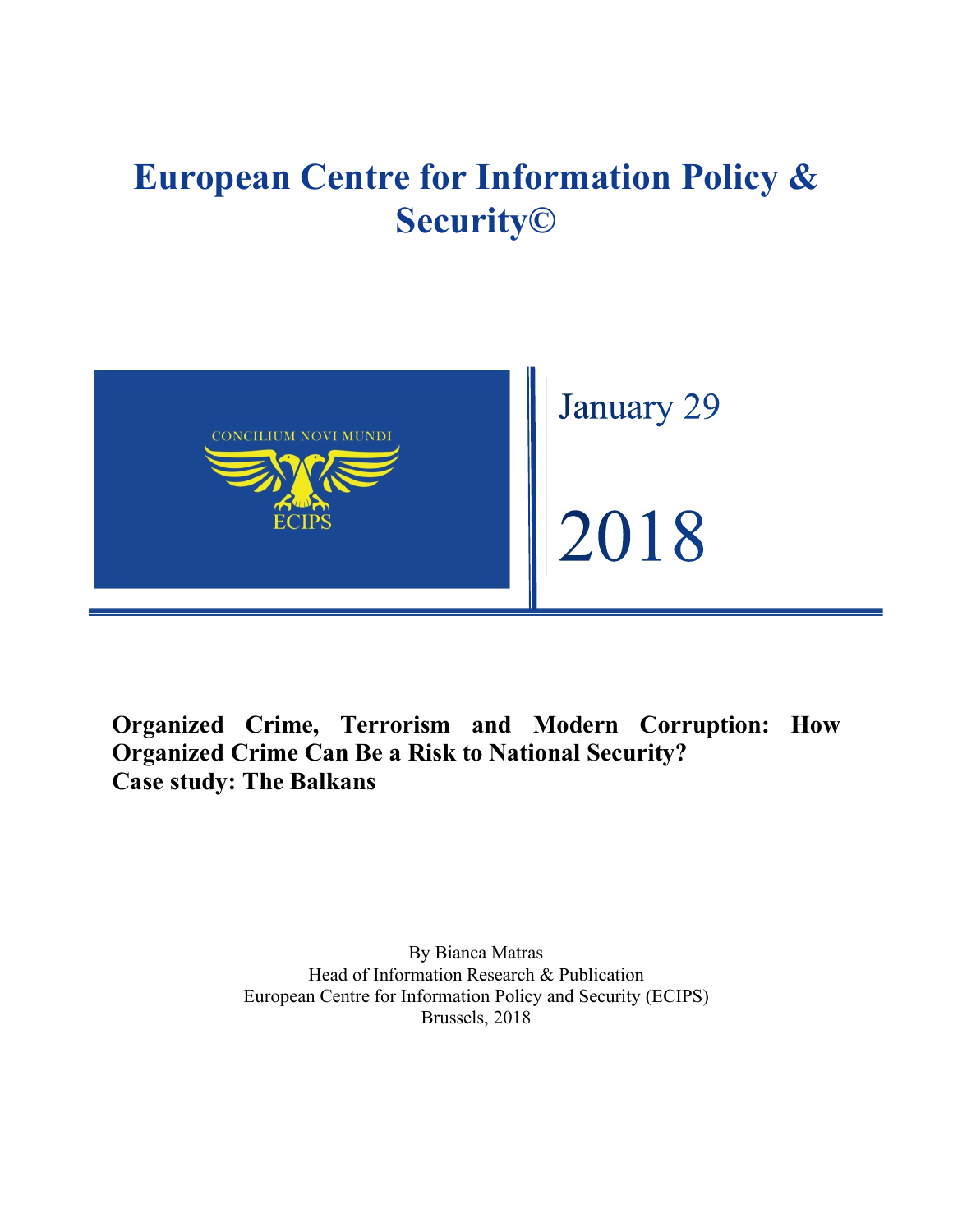### **1. Introduction**

The term "organized crime" is used as if it denoted a clear and coherent phenomenon, when in fact it is an ever-changing, contradictory and diffuse construct.<sup>1</sup> It is a term that has been and continues to be used very loosely. There are literally scores of definitions of organized crime, but nothing approaching a universal consensus on what it is.<sup>2</sup> Some definitions are based on organizational goals, such as profit, other focus on the properties of organizations, such as persistence and durability, some refer to structure and some emphasize methods of tools used by organized criminals to achieve their ends, such as violence and bribery.3

Per Transnational Crime Convention, organized crime means "a structured group of three or more persons existing for a period of time and acting in concert with the aim of committing one or more serious crimes or offences, in order to obtain, directly or indirectly, a financial or other material benefit".4

Organized crime in the Balkans has its roots in the traditional clan structures. In these largely rural countries, people organized into clans with large familial ties for protection and mutual assistance. Starting in the 15th century, clan relationships operated under the kanun, or code, which values loyalty and besa, or secrecy. Each clan established itself in specific territories and controlled all activities in that territory. Protection of activities and interests often led to violence between the clans. The elements inherent in the structure of the clans provided the perfect backbone for what is considered modern-day Balkan organized crime. Many years of communist rule led to black market activities in the Balkans, but the impact of these activities was limited to the region. When communism collapsed in the late 1980s and early 1990s, it led to the expansion of Balkan organized crime activities. Criminal markets once closed to Balkan groups suddenly opened, and this led to the creation of an international network. Within the Balkans, organized

<sup>&</sup>lt;sup>1</sup> Lampe, Klaus, *"Organized Crime in Europe: Conceptions and Realities"*, Policing: A Journal of Policy and Practice, (2008), 7.

<sup>2</sup> See Lampe, Klaus, *"Definitions of Organized Crime",* http://www.organizedcrime.de/organizedcrimedefinitions.htm.

<sup>3</sup> Grabosky, Peter, and Michael Stohl, "*Crime and Terrorism*", SAGE, (2010), 5.

<sup>4</sup> United Nations Convention against Transnational Organized Crime and the Protocols Thereto, Palermo, (2000), Art. 2 (a), 5.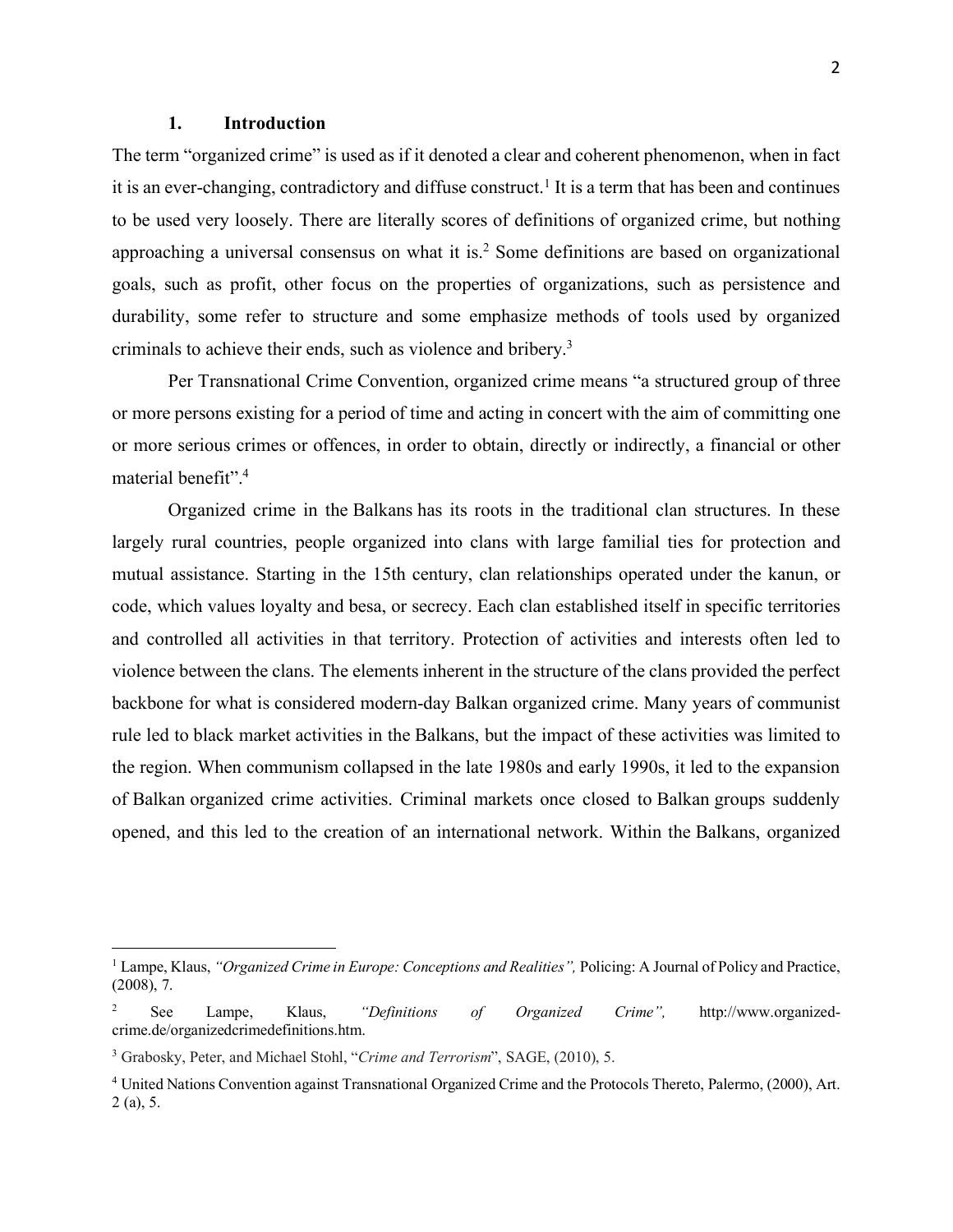crime groups infiltrated the new democratic institutions, further expanding their profit opportunities.5

This marked the beginning of a new era and by the mid 1990s, the relatively orderly Cold War system had given way to a world of greater uncertainty and an ever-growing number of perceived threats to nation states.<sup>6</sup> By the end of the  $20<sup>th</sup>$  century cross-border crime has become a key issue for policymakers and law enforcement agencies in Europe. Their approach shifted from domestic organized crime to the international arena and transnational crime.<sup>7</sup> In the era of globalization, these new developments coupled with immense technological changes rise a lot of concern over nation-states vulnerability to cross-border criminal activities. On one hand, technology facilitated criminal groups to control their activities regardless of where they are, as they don't need any more a territorial base. <sup>8</sup> And on the other, increased communication abilities enabled them to expand their reach into all corners of the world and to develop working relationships with terrorist organizations.<sup>9</sup> For example, the presence of al-Qaeda in the Balkans, were Ayman Al-Zawahiri operated terrorist training camps, weapons of mass destruction factories and money-laundering, and drug-trading networks throughout Albania, Kosovo, Macedonia, Bulgaria, Turkey and Bosnia. Major Balkan terrorist training camps included Zenica, Malisevo and Mitrovica in Kosovo. Elaborate command-and-control centers were also established in Croatia, and Tetovo, Macedonia as well as around Sofia, Bulgaria. In Albania, the main training camp included even the property of former Albanian premier Sali Berisha in Tropje, Albania, who was then very close to the Kosovo Liberation Army.<sup>10</sup>

<sup>5</sup> Global Security, "Balkan Organized Crime", http://www.globalsecurity.org/military/world/para/balkan-organizedcrime.htm.

<sup>6</sup> Felsen, David, and Akis, Kalaitzidis. *"A historical overview of transnational crime",* Handbook of transnational crime and justice, (2005), 3.

<sup>7</sup> Williams, Phil. *"Transnational criminal networks"* Networks and netwars: the future of terror, crime, and militancy, (2001), 61-64.

<sup>8</sup> Dinicu, Anca, *"Fata nedorita a globalizarii: Crima Organizata si Terorismul",* Army Academy, (2004), 3.

<sup>9</sup> D'Alfonso, Steven, *"Why organized Crime and Terror groups are Converging"*, Security Intelligence, (2014), https://securityintelligence.com/why-organized-crime-and-terror-groups-are-converging/.

<sup>10</sup> Kurop, Marcia Christoff, *"Al Qaeda's Balkan Links",* The Wall Street Journal Europe, (2001), https://www.deepcapture.com/wp-content/uploads/Al-Qaeda-Albania-Macedonia.pdf.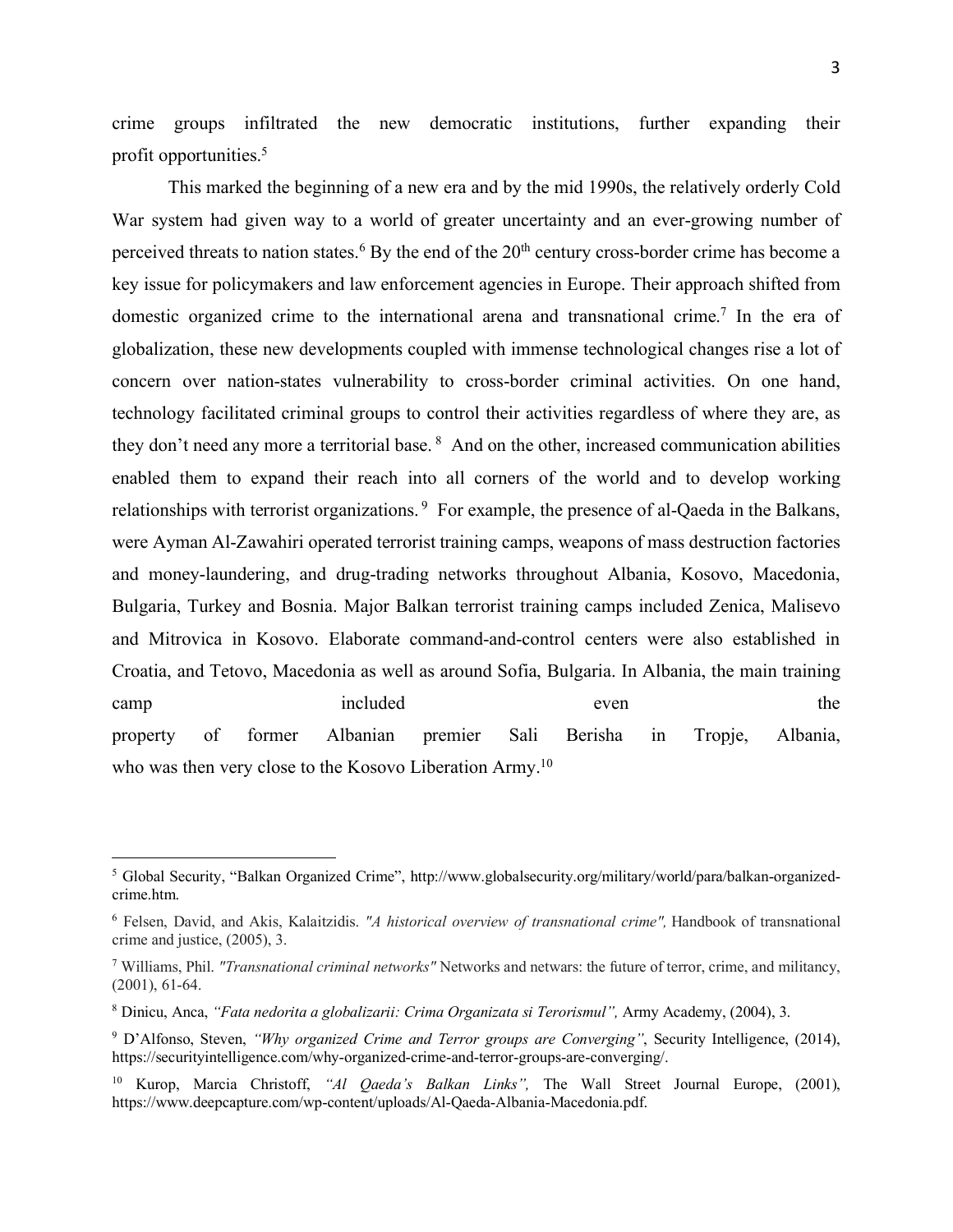The collapse of communist regimes in former east and central European states, along- side conflict in the former Yugoslavia, produced a wave of migration into western Europe that was unprecedented since the Second World War. The EU was ill-prepared to react effectively to this development and, although some level of humanitarian response was afforded to asylum applicants from the former Yugoslavia, the mainstay of the EU's response was one of control in an effort to limit migration and length of residence in the EU. But in its attempt to control entry, the EU unwittingly provided a ready market for criminal networks ready to exploit this situation with the provision of a smuggling service for those wishing to gain illegal entry to 'fortress Europe'. In turn, attempts by illegal migrants to enter the EU, often at the hands of organized criminals, facilitated the development of concerns centered on the interconnections between migration, crime and security in the EU.<sup>11</sup>

This paper will analyze in Chapter 3 the evolution of organized crime in the Balkans after 1990s, its challenges and threats to national security and in Chapter 4, will shed some light on the relationship between organized crime and terrorism and its challenges to the international community. We will argue that the nature of organizational life is changing in a way that the criminal organizations that thrived a century ago bear little resemblance to those that are active today, and due to their complexity, it will be more difficult to predict their future moves. For the purpose of this discussion, organized crime will be defined as a criminal activity consisting of three or more persons who collaboratively engage in criminal activities, with a degree of structure and coordination, in which their motivation is often, but not always, financial gain.

#### **2. Theoretical Framework**

 $\overline{a}$ 

To better understand the developments of organized crime networks in the new era and to appropriately answer the research question, the study will use the Complex System Theory.

A "complex system" is a group, or organization which is made up of many interacting parts and it's concerned with the behaviors and properties of systems.12 The field of complex systems it's about understanding indirect effects and cuts across all traditional disciplines of science, as well as engineering, management, and medicine. It focuses on certain questions about

<sup>11</sup> Goodey, Jo. "*Migration, crime and victimhood: responses to sex trafficking in the EU",* Punishment & Society, (2003), 417.

<sup>12</sup> Mitchell, Melanie and Newman, Mark, *"Complex systems theory and evolution",* Encyclopedia of Evolution (2002), 1.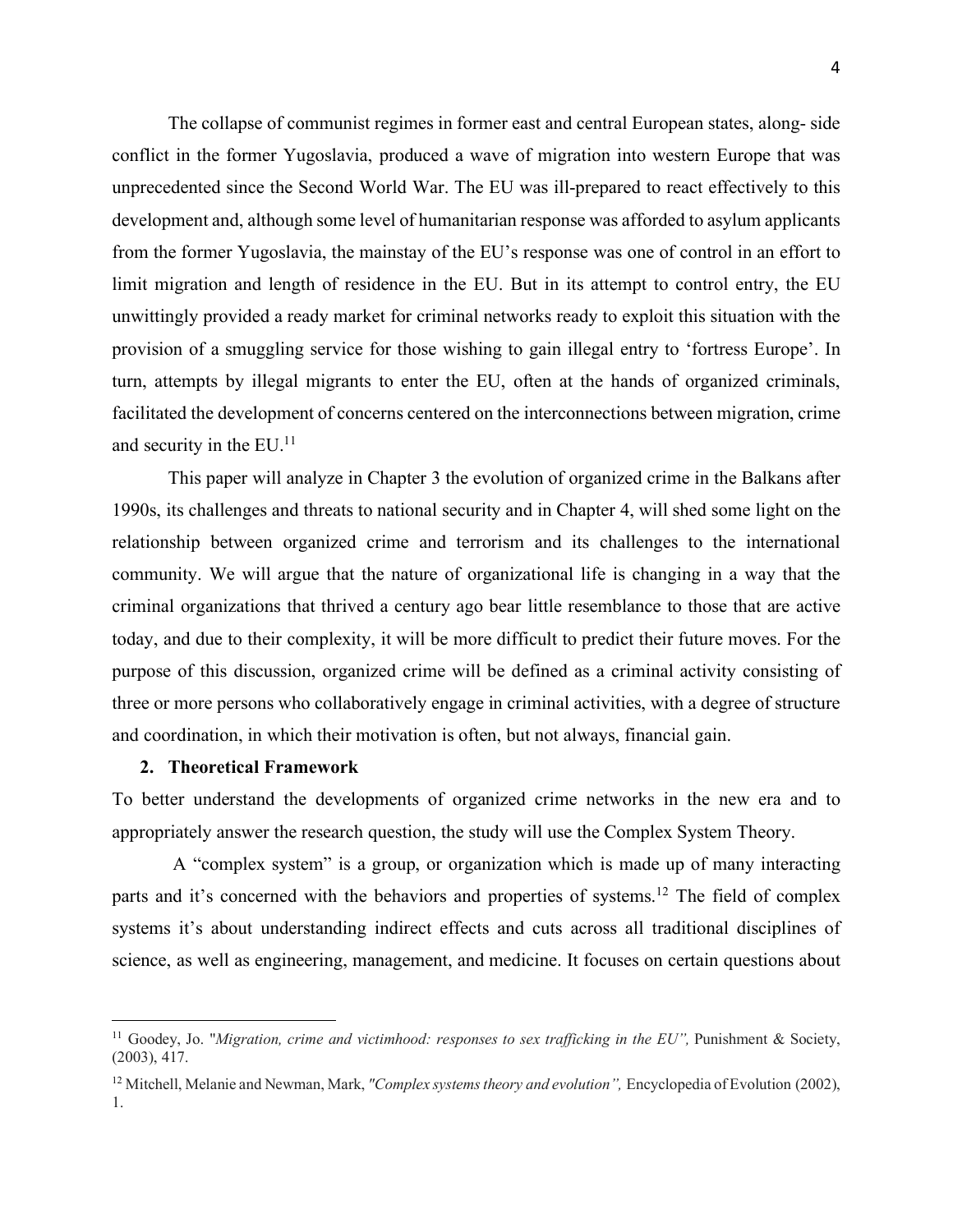relationships and how they make parts into wholes. These questions are relevant to all traditional fields, for example: How our minds work, how family relationship work, how society work? etc.<sup>13</sup>

A pioneer in the field of complex phenomena was the Nobel prize economist and philosopher Friedrich Hayek, who was inspired by Karl Popper and Warren Weaver's works.14 Man has been impelled to scientific inquiry by wonder and by need. Of these, wonder has been incomparably more fertile and there are good reasons for this. Where we wonder we have already a question to ask. But however urgently we may want to find our way in what appears just chaotic, so long as we don't know what to look for, even the most attentive and persistent observation of the bare facts is not likely to make them more intelligible. Intimate acquaintance with the facts is certainly important, but the systematic observation can start only after questions have arisen. Until we have definite questions to ask we cannot employ our intellect and questions presuppose that we have formed some provisional hypothesis of theory about events.<sup>15</sup>

Karl Popper stated that "Long-term prophecies can be derived from scientific conditional predictions only if they apply to systems which can be described as well-isolated, stationary, and recurrent. These systems are very rare in nature; and modern society is not one of them."16 Once we understand that modern social phenomena have become quite complex, we also realize that it is difficult to describe it in a traditional method and to control it by using a traditional method.17 And so, complexity theory implies non-linearity, openness, co-evolution and self-organization.<sup>18</sup> It argues that systems invariably oscillate between patterns of linearity and non-linearity. In a "linear" world, we tend to expect a proportionate and non-varying relationship between cause and effect. Relationships between causes and effects vary widely. The output produced by our actions

<sup>13</sup> Bar-Yam, Yaneer. *"General features of complex systems*", Encyclopedia of Life Support Systems (EOLSS), UNESCO, EOLSS Publishers, Oxford, UK, (2002), 3.

<sup>14</sup> Bunge, Mario, "*Critical Approaches to Science and Philosophy"*, Transaction Publishers, (1964), 200,

<sup>15</sup> Ibid., 332-335.

<sup>16</sup> Popper, Karl, "*Conjectures and refutations: The growth of scientific knowledge*", Routledge, (1963), 457.

<sup>&</sup>lt;sup>17</sup> Sim, Youn-Soo. *"International Relations & Complex Systems Theory"*, 51st Annual Meeting, Tokyo, Japan. Vol. 51. No. 2. (2007), 2.

<sup>&</sup>lt;sup>18</sup> Cudworth, Erika, and Stephen Hobden. "Anarchy and anarchism: towards a theory of complex international systems", Millennium: Journal of International Studies, (2010), 399-416.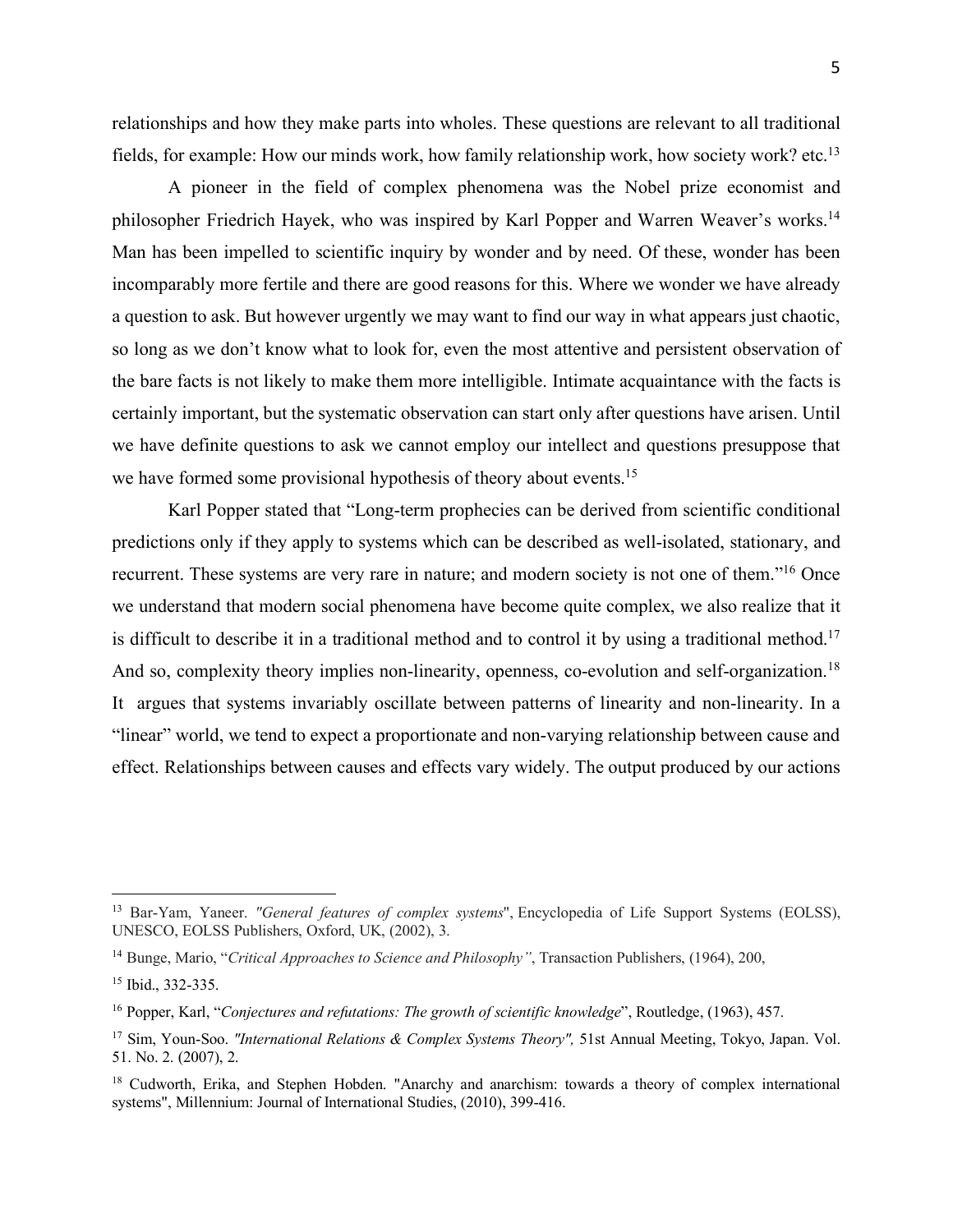often does not adhere to proportionality, due to the vast numbers of actors and interactions which shape and constrain our interventions<sup>19</sup>.

Edward Lorenz depicted this disproportionally eloquently with what he deemed "the butterfly effect". <sup>20</sup> For example, the self-immolation of a fruit seller in Tunisia can set in motion a wave of protest and revolution, unseating brutal tyrants who have clung to power for decades. If such seemingly insignificant events really can produce such volatile, system-wide reverberations, we need to rethink our ability to predict anything.

Thus, in system complex theory long-term prediction is nearly impossible but subtle regularities and trends can be uncovered. More specifically, rather than predicting that the system will be in a particular state at a particular moment in time, you can predict the form that this evolution is likely to take.<sup>21</sup> Complexity theory which is rooted in the chaos theory, offers a new set of conceptual tools to help explain the diversity of and changes in the modern era undergoing globalization. It suggests unpredictability instead of predictability in the cause and effect models. Non-linear dynamics result with instability thus the movement, change and unpredictability are necessary for survival in the system. The whole world and its systems are sensitive, making massive and unpredictable changes in outcome to be produced by a small-scale change called "butterfly effect". Also, very similar conditions can produce very dissimilar outcomes in different situations, thus each action in similar condition could not give always same success or conclusion.22

Therefore, to answer the research question - How organized crime can be a risk to national security? - we first need to understand how organized crime works, namely how it does what it does. Taking into consideration that everything is made of parts, we need to figure out how those parts are working, how relationships between parts give rise to the collective behaviors of a system (organized crime networks), and how the system interacts and forms relationships with its

<sup>19</sup> Glover, W, Robert, *"Compatibility or Incommensurability: IR Theory and Complex Systems Analysis",* E-International Relations, (2012), http://www.e-ir.info/2012/07/21/compatibility-or-incommensurability-ir-theory-andcomplex-systems-analysis/#\_ftn10

<sup>20</sup> Lorenz, N. Edward, *"Reflections on the conception, birth, and childhood of numerical weather prediction",* Annual Review of Earth and Planetary Science, (2006), 43.

<sup>21</sup> Galatzer-Levy, Robert M*. "Psychoanalysis and dynamical systems theory: Prediction and self-similarity", Journal of the American Psychoanalytic Association*, (1995), 1110.

<sup>22</sup> Erçetin, Şefika Şule, and Santo Banerjee, ed. *"Chaos, Complexity and Leadership 2013".* Springer, (2015), 494.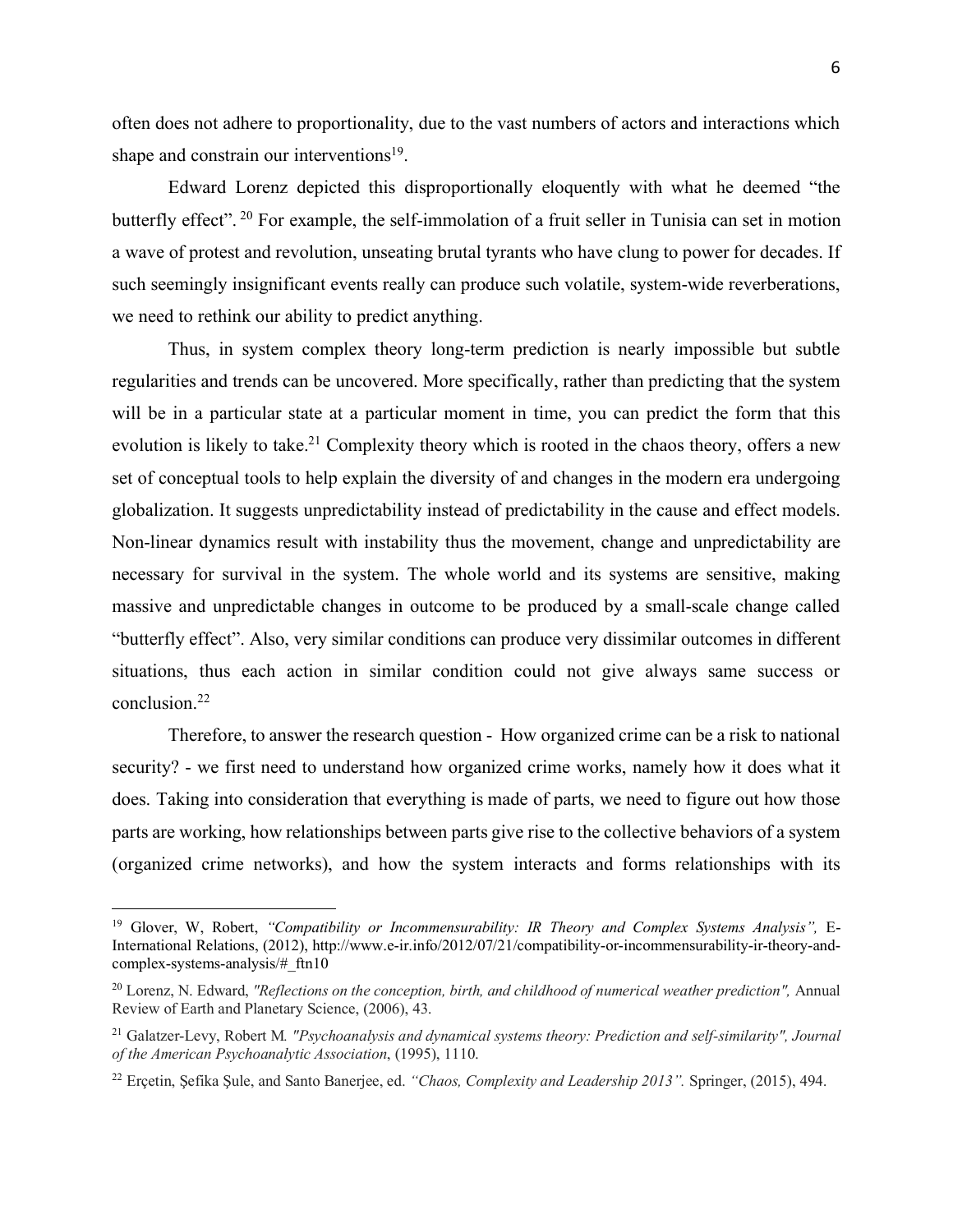environment (governments and terrorist organizations). For this matter, the study will use a qualitative methodology by relying on press accounts - by keeping the journalistic speculation to a minimum - and legal documents as the primary source of information. But it will also use secondary sources such as: scholarly journals and books. Finally, this paper will not try to predict the future, but will try to predict the form that organized networks are likely to take.

## **3. The evolution of organized crime in the Balkans**

 $\overline{a}$ 

Globalization opened many opportunities for crime, and crime is rapidly becoming global, outpacing international cooperation to fight it.23 Huntington defined these organizations as having operations and activities located in two or more countries. According to him, transnational organizations, seek to mobilize their resources and optimize their strategies to efficiently penetrate the territories in which they operate. $24$ 

In the Balkans, organized crime has become a rapidly growing transnational phenomenon. In many regions, organized criminal groups have become so entrenched and governments so corrupt, that arrest and prosecution is at worst impossible and at best a distant concern.<sup>25</sup> The collapse of the economies of the post-Communist East resulted in increased migration by Eastern Europeans across Western Europe's borders. Relatively weak law enforcement and border controls in the post-Communist states also meant an increase in corruption and illegal activities, including drug trafficking; alcohol and tobacco smuggling; trafficking in dangerous materials, firearms and illegal immigrants; money laundering; and more corruption.<sup>26</sup>

History and politics have provided fertile ground for the growth of organized crime in the Balkans. Centuries of foreign rule and decades of communism have left civil society weak, and prevented the establishment of transparent and stable political structures. The resurgence or nationalism, the spread of conflict in the successor states of former Yugoslavia, the breakdown of government power in Albania, weak justice system, and economic problems have all nurtured

<sup>23</sup> Lilley, Peter, *"Dirty dealing: The untold truth about global money laundering, international crime and terrorism",* Kogan Page Limited, UK, (2006), 28.

<sup>24</sup> Felsen, David, and Akis, Kalaitzidis. *"A historical overview of transnational crime",* Handbook of transnational crime and justice, (2005), 4.

<sup>25</sup> Thomas, M. Sanderson, *"Transnational Terror and Organized Crime: Blurring the Lines",* SAIS Review of International Affairs, (2004), 50.

<sup>26</sup> Felsen, David, and Akis, Kalaitzidis. *"A historical overview of transnational crime",* Handbook of transnational crime and justice, (2005), 12.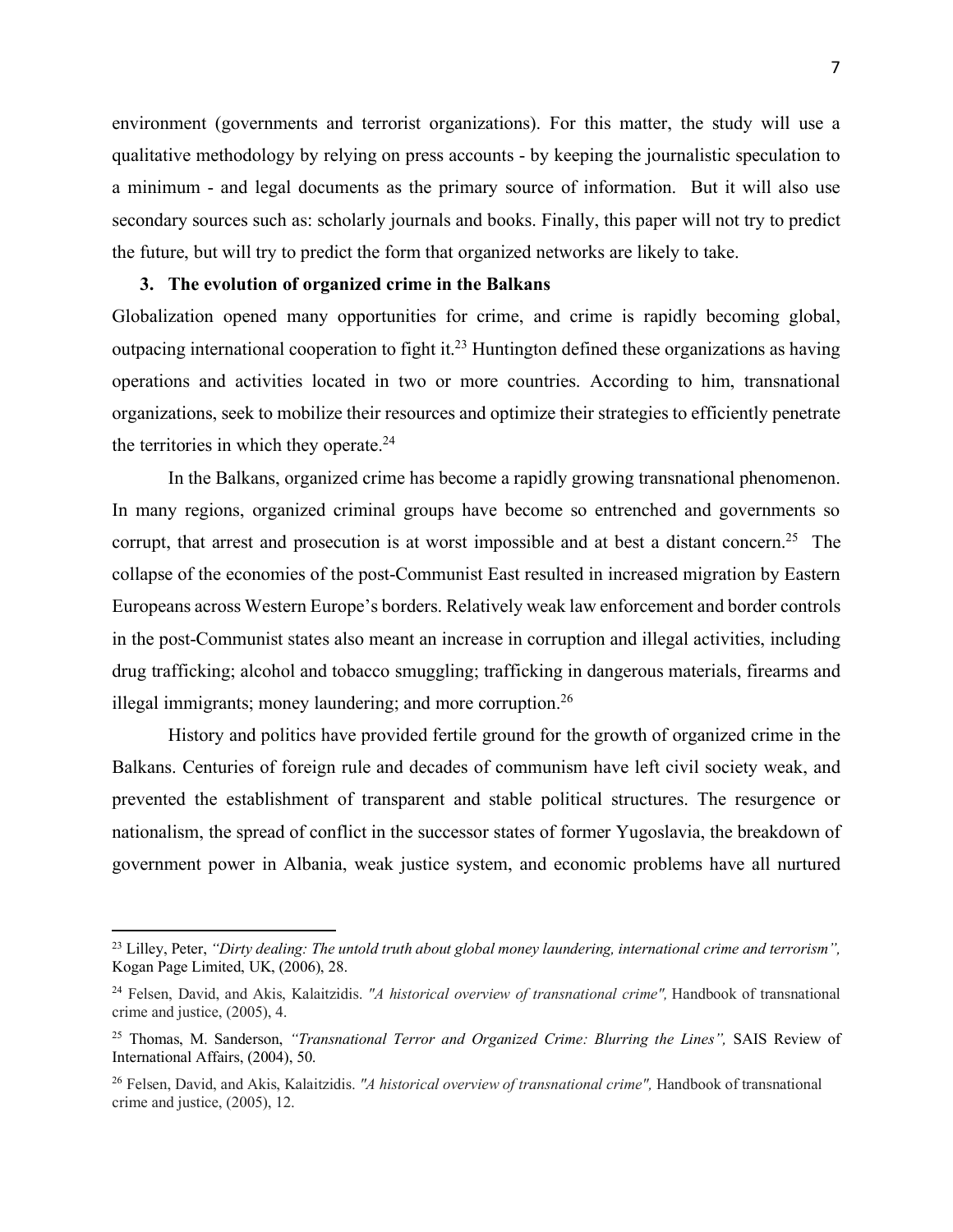organized crime in the Balkans. Many newly established criminal organizations have close links to the political and economic establishment, as well as to former members of the security and intelligence services. These contacts have meant that criminal groups have been the first beneficiaries of the social and economic changes in Eastern and Southeastern Europe following the collapse of communism. These groups adapted quickly to the new market economy, establishing strong and durable networks before the region's newly democratized states could build defenses against them.<sup>27</sup>

Unlike traditional organized crime groups, Balkan groups do not appear to operate under a traditional hierarchy, but rather around ethnic associations and friendship ties. They also appear to be more agile, organic, and project-based. Balkan OCGs are adept at adopting new technologies, thus increasing their ability to expand their criminal market base through cyber-enabled fraud and they engage in a myriad of criminal activity.28

And so, the extent of the development of organized crime has recently caused the Balkan region to be treated not only as a transit region but increasingly considered a place of destination and storage for drug trafficking, human trafficking, weapons smuggling and money laundering, as well as a place where various forms of organized economic and financial crime are committed.<sup>29</sup>

## **3.1 Drug trafficking**

 $\overline{a}$ 

Countries in the Balkans have been noted as major drug trafficking transit points, with increases in the cultivation of cannabis and the trafficking of cocaine. Per International Narcotics Control Board, Bulgaria is one of the largest producers of cannabis, together with Albania, Montenegro, Moldova, Serbia, Macedonia and Ukraine.<sup>30</sup> Moreover, the cannabis cultivated in Albania, Macedonia and Kosovo region is not distributed only in Greece, Italy, Slovenia, and Hungary but also trafficked to Turkey with the aim of exchanging it over there with heroin.31 In Romania, the quantity of seized heroin increased by almost 150 per cent in 2013, from 45 kg seized in 2012 to

<sup>27</sup> Berdal, R. Mats, and Serrano, Mónica eds. *"Transnational organized crime and international security: business as usual?",* Lynne Rienner Publishers, (2002), 129-131.

<sup>28</sup> FBI, *"Transnational organized crime",* Organized Crime – What we investigate, https://www.fbi.gov/investigate/organized-crime.

<sup>29</sup> Krasniqi, Kole, *"Organized Crime in the Balkans"*, European Scientific Journal, Kosovo, (2016), 211.

International Narcotics Control Board, "Analysis of the world situation", (2015), 87-88. http://www.incb.org/documents/Publications/AnnualReports/AR2014/English/AR\_2014\_E\_Chapter\_III\_Europe.pdf

<sup>31</sup> Krasniqi, Kole, *"Organized Crime in the Balkans"*, European Scientific Journal, Kosovo, (2016), 211.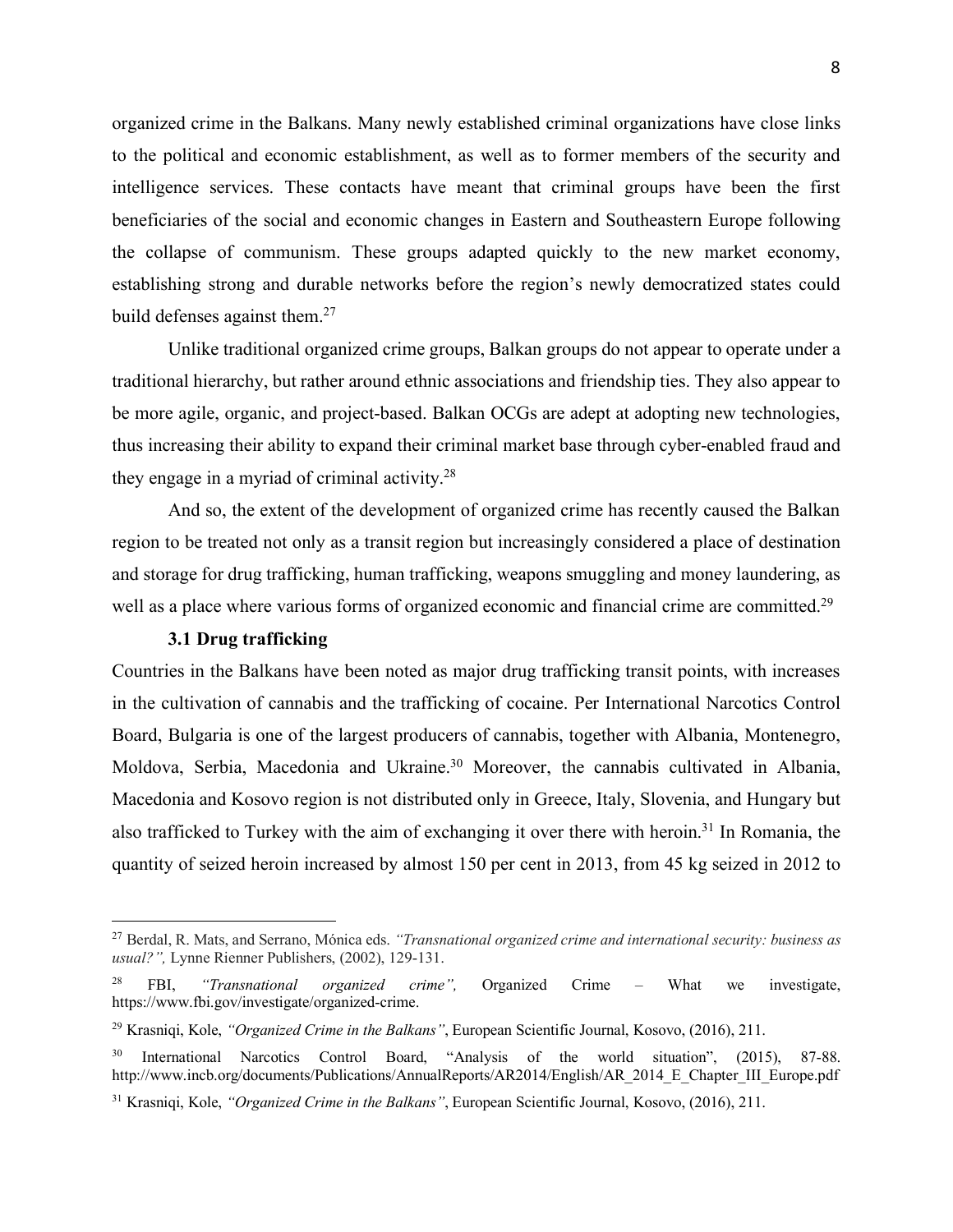112 kg in 2013.32 Another alarming fact is that not only drugs which are produced in Afghanistan, Iran, Turkey, Albania and Macedonia pass through the Balkans to Europe. Acetic anhydrite which is produced in the European Union and is used for the production of heroin in Afghanistan and Turkey is also smuggled on the Balkan Route to Turkey and other Oriental countries.<sup>33</sup> And classical synthetic drugs such as Amphetamine, Ecstasy and new drugs which are mainly produced within the European Union are taking the same route to Turkey and the East.<sup>34</sup>

Besides, there are no signs of a slowdown in the number, type or availability of new substances and the European drug market continues to evolve.<sup>35</sup>

# **3.2 Money Laundering**

Money laundering is another activity strongly bonded with organized crime and one of its preeminent and crucial operating sources, as it forms a way of monetary profit recycling. After drug trafficking, organized financial crime is the favored crime for OCGs within the Balkans. <sup>36</sup>

Money laundering refers to banking and financial activity that seeks to make illegal funds and monies appear legitimate. And so, the first step to the money laundering world is to get yourself a bank account or at least get into the banking system.<sup>37</sup> For example, both the internet and small box adverts offer anonymous credit cards. Many are "for life". The process involves buying a Panamanian off-the- shelf company that then sets up a bank account on which a credit card is issued. Only the lawyer setting up the corporation knows who you are: the banking relationship is with the Panamanian entity (which has absolutely no reporting requirements). The bank then issues a credit card on the account, which can be used on a worldwide basis.<sup>38</sup>

In 2016, the Mossack Fonseca leak, which is a world's fourth biggest provider of offshore financial services, has raised public outrage after it revealed the names of several business people

<sup>&</sup>lt;sup>32</sup> International Narcotics Control Board, "Analysis of the world situation", (2015), 87. http://www.incb.org/documents/Publications/AnnualReports/AR2014/English/AR\_2014\_E\_Chapter\_III\_Europe.pdf

<sup>33</sup> Fiander, Les, *"Acetic anhydride trafficking in Europe",* Organized Crime Networks, Europol, (2011), 2-4. https://www.paris-pact.net/upload/4b63025503cbc299204e7f7699fce54f.pdf.

<sup>34</sup> Europol, "*EU Drug Markets Report: Strategic Overview",* European Monitoring Center, (2016), 25-27.

<sup>35</sup> European Monitoring Center, "European Drug Report: Trend and Developments", (2017), 18-19, http://www.emcdda.europa.eu/system/files/publications/4541/TDAT17001ENN.pdf.

<sup>36</sup> Papapetrou, Alexander, *"Organized Crime in the Balkans"*, Linkoping University Sweden, (2008), 36.

<sup>37</sup> Lilley, Peter, *"Dirty dealing: The untold truth about global money laundering, international crime and terrorism",* Kogan Page Limited, UK, (2006), 10.

<sup>38</sup> Ibid, 12.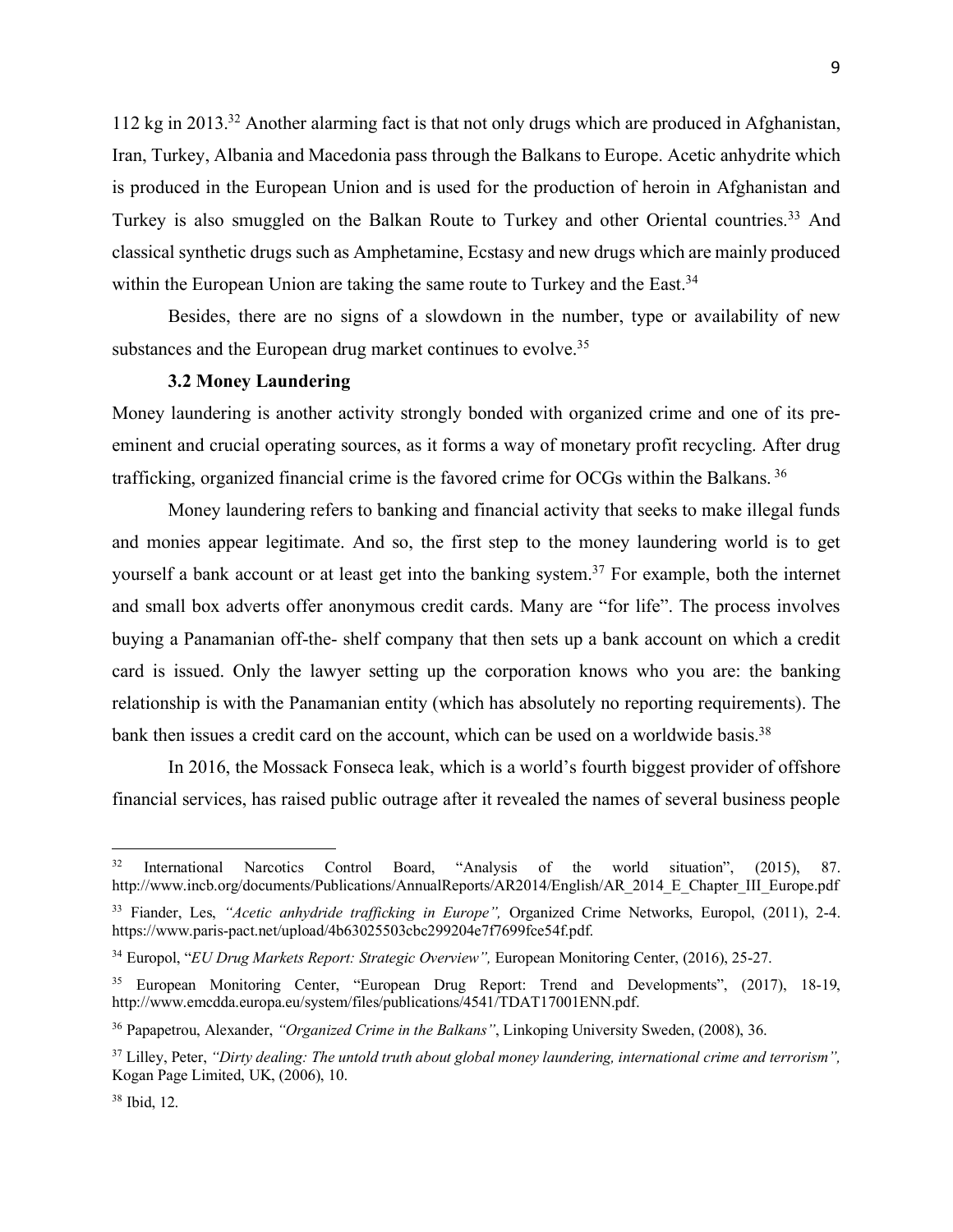and leaders from the Balkans who were using its services.<sup>39</sup> And more recently, Balkan states linked to Russian money laundering scheme. Media reports of an alleged global financial scheme to launder over \$20 billions of suspect money from Russian banks, have linked Bulgaria, Romania, Serbia and Croatia to some of the dubious transactions. The Balkan country with the biggest number of transactions was Bulgaria. This scheme was first reported in 2014 by the Organized Crime and Corruption Reporting Project (OCCRP).40

This process of money laundering has devastating social consequences. It provides the fuel for drug dealers, terrorists, arms dealers, and other criminals to operate and expand their criminal enterprises. Left unchecked, money laundering can erode the integrity of nation's financial institutions.<sup>41</sup>

# **3.3 Human trafficking and migrant smuggling**

 $\overline{a}$ 

Organized crime in the Balkans could not have developed to this point without establishing networking and cooperation between regional groups belonging to organized crime. These groups, becoming more and more criminally sophisticated all over the Balkans, are characterized by their ability to work together and to adapt to any new social circumstances well enough in order to achieve their criminal goals.42

Human trafficking has different characteristics in different regions, but in the postcommunist Europe it generally meant "migration prostitution", namely, the recruitment of unwitting young woman into prostitution, and their transportation to developed markets in Western Europe.<sup>43</sup> With regard to human trafficking for the purposes of sexual exploitation, numerous reports note the decline in detected victims, but it also suggest that this may be related to more

<sup>39</sup> Deacu, Elena, *"Panama Papers: Ce romani sunt implicati in cel mai mare scandal mondial"*, Jurnalistii, (2016), http://www.jurnalistii.ro/panama-papers-ce-romani-sunt-implicati-in-cel-mai-mare-scandal-mondial/.

<sup>40</sup> Preasca, Ion, "*The Russian Laundromat Exposed",* OCCRP, (2017), https://www.occrp.org/en/laundromat/therussian-laundromat-exposed/.

<sup>41</sup> Papapetrou, Alexander, *"Organized Crime in the Balkans"*, Linkoping University Sweden, (2008), 38.

<sup>42</sup> Krasniqi, Kole, *"Organized Crime in the Balkans"*, European Scientific Journal, Kosovo, (2016), 212.

<sup>43</sup> Berdal, R. Mats, and Serrano, Mónica eds. *"Transnational organized crime and international security: business as usual?",* Lynne Rienner Publishers, (2002), 136.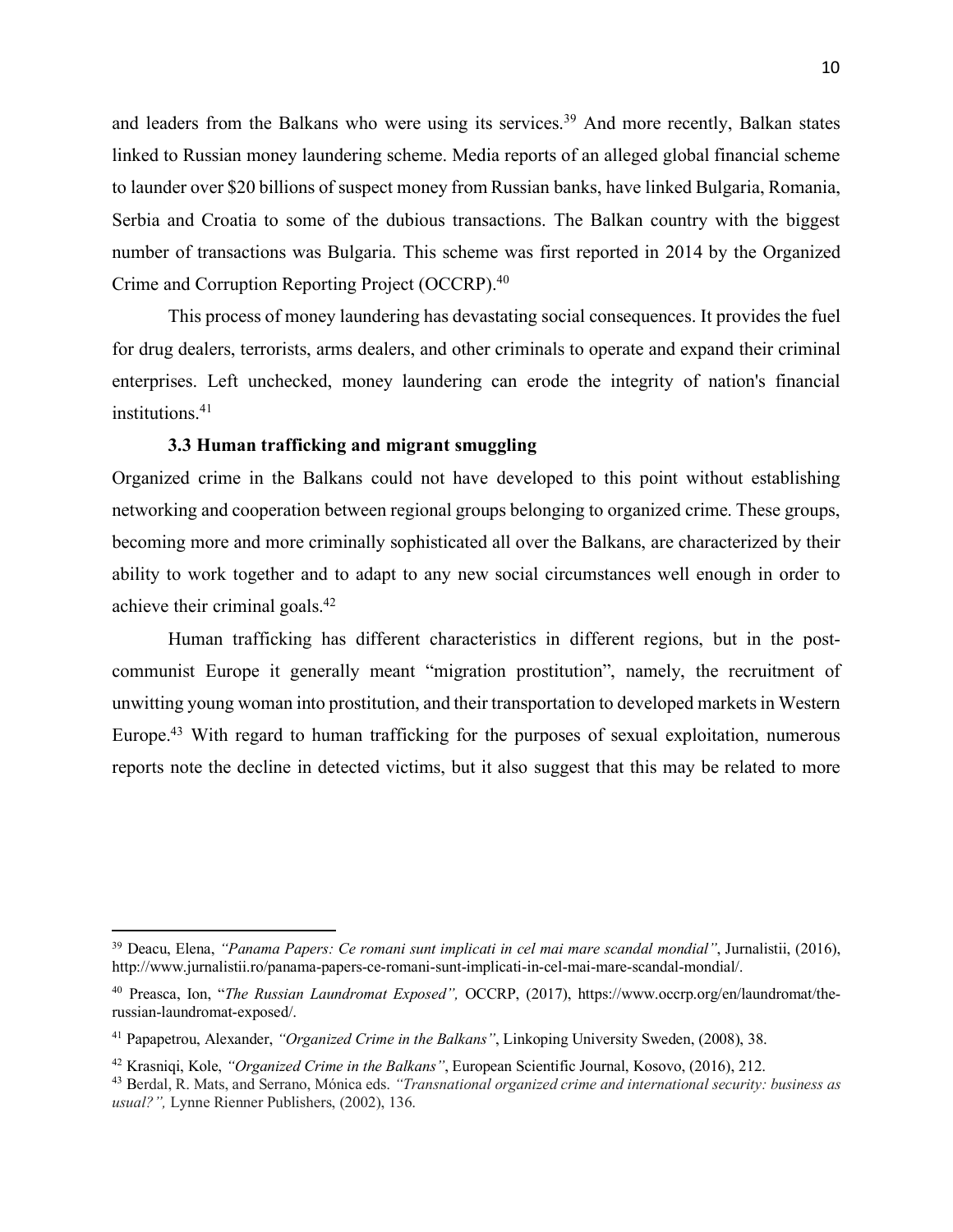sophisticated trafficking techniques.<sup>44</sup> However, the exact number of victims of human trafficking is not known.45

In 2015, more than one million irregular migrants reached the EU. More than 90% of these irregular migrants used facilitation services at some point during their journey and in most cases, these services were provided by migrant smuggling networks.<sup>46</sup> With Bulgaria, Egypt, Hungary, Iraq, Kosovo, Pakistan, Poland, Romania, Serbia, Syria, Tunisia and Turkey being the most common nationalities or countries of birth for these suspects involved in human smuggling.47 Per Valeri Grigorov (former director of Bulgaria's border police), human trafficking and smuggling through Bulgaria is very well organized. Immigrants and refugees are taken from the Turkish border to the Serbian border within 72 hours.<sup>48</sup> In Romania, the Directorate for Investigating Organized Crime and Terrorism (DIICOT), arrested 25 nationals for smuggling over 100 migrants between August-December 2016. The criminal network was financed from Turkey, and the migrants were originating from Syria, Iraq, Afghanistan, Turkey and Morocco.49

Increased control over borders benefited organized criminal groups. While human trafficking and migrant smuggling are two distinct crimes, frequently the two phenomena overlap. Smuggled migrants are generally unaware of the risks involved in these transactions and they often become victims of abuse by organized crime syndicates. In addition, they are vulnerable to become victims of human trafficking.<sup>50</sup>

<sup>44</sup> United Nations, *"Crime and its impact on the Balkans and affected countries",* Office on Drugs and Crime, (2008), 14-15, https://www.unodc.org/documents/data-and-analysis/Balkan\_study.pdf.

<sup>45</sup> United Nations, *"International Migration Policies: Government Views and Priorities",* Economic and Social Affairs,  $(2017)$ ,  $93$ ,  $(93)$ 

http://www.un.org/en/development/desa/population/publications/pdf/policy/InternationalMigrationPolicies2013/Rep ort%20PDFs/z\_International%20Migration%20Policies%20Full%20Report.pdf.

<sup>46</sup> Europol, *"Migrant Smuggling in the EU"*, Europol Public Information, (2016), 5.

<sup>47</sup> Ibid., 7.

<sup>48</sup> Andreev, Alexander, "Bulgaria fears a tide of refugees", Deutsche Welle, (2016), http://www.dw.com/en/bulgariafears-a-tide-of-refugees/a-19464129.

<sup>49</sup> Buga, Marian, *"Gruparea de traficanţi de migranţi destructurată de DIICOT Arad era finanţată din Turcia, iar migranţii erau introduşi ilegal în ţară prin Serbia şi Bulgaria", News.ro, (2017), https://www.news.ro/eveniment/gruparea-de-traficanti-de-migranti-destructurata-de-diicot-arad-era-finantata-dinturcia-iar-migrantii-erau-introdusi-ilegal-in-tara-prin-serbia-si-bulgaria-1922405326002017011216593731.*

<sup>50</sup> United Nations, *"International Migration Policies: Government Views and Priorities",* Economic and Social Affairs,  $(2017)$ ,  $93$ ,  $(93)$ 

http://www.un.org/en/development/desa/population/publications/pdf/policy/InternationalMigrationPolicies2013/Rep ort%20PDFs/z\_International%20Migration%20Policies%20Full%20Report.pdf.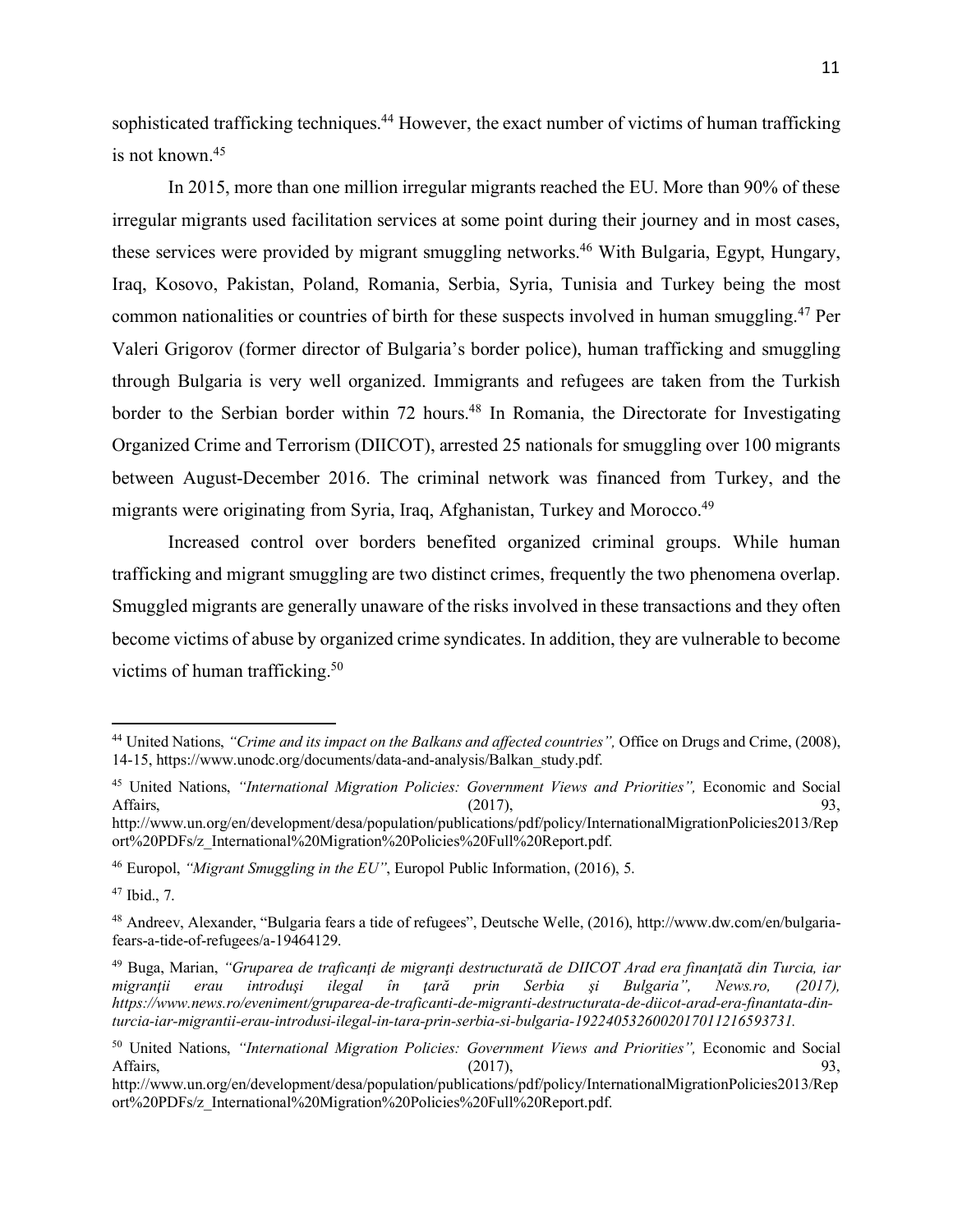### **3.4 Arms trade**

 $\overline{a}$ 

Arms trafficking is the least visible aspect of organized crime activity in the region. In essence, it unfolds on two levels: one is the trade of small arms, mostly handguns and assault rifles, aimed at the Western European markets (Italy and Holland). But there is also ample evidence that the Serbian government was involved in illegal exports of arms and military equipment on a much grander scale <sup>51</sup>

The connection between events in the former Yugoslavia and trans-border crime in the Balkans was most clearly visible during the trade and arms embargos, imposed by the UN on post-Yugoslav states. The embargo - violating trade in states like Croatia and Bosnia - Herzegovina was to a great extent directed towards illegal import of weapons, while for Belgrade the crucial illegal import was oil. This made smuggling to be essential for their survival, and to secure their republics' independence.52

The wars in former Yugoslavia left massive quantities of weapons and other military hardware, from small arms to plastic explosives and even light artillery, outside of effective government control.<sup>53</sup> And so, the Balkan countries have sold for more than  $\epsilon$ 1.2 billion in weapons in the past 5 years to Middle Eastern Countries.<sup>54</sup> Thousands of assault rifles, mortar shells, rocket launchers, anti-tank weapons, and heavy machine guns are pouring into the troubled region, originating from Bosnia and Herzegovina, Bulgaria, Croatia, the Czech Republic, Montenegro, Romania, Serbia and Slovakia. Since the start of the Syrian conflict in 2012, these eight countries have approved the shipment of weapons and ammunition to Saudi Arabia, Jordan, United Arab Emirates, and Turkey.<sup>55</sup> Much of the weaponry is believed to be send to Syria.<sup>56</sup>

<sup>51</sup> Stojarova, Vera*. "Organized crime in the Western Balkans", HUMSEC Journal*, (2007), 10

<sup>52</sup> Papapetrou, Alexander, *"Organized Crime in the Balkans"*, Linkoping University Sweden, (2008), 42.

<sup>53</sup> Stojarova, Vera*. "Organized crime in the Western Balkans", HUMSEC Journal*, (2007), 10.

<sup>54</sup> Angelovsky, Ivan, et.al., *"Revealed: the £1bn of weapons flowing from Europe to Middle East", The Guardian, (2016), https://www.theguardian.com/world/2016/jul/27/weapons-flowing-eastern-europe-middle-east-revealedarms-trade-syria.*

<sup>55</sup> Marzouk, Lawrence, et.al., *"Making a Killing: The 1.2 Billion Euro Arms Pipeline to Middle East"*, Balkans Arms Trade, Balkan Insight, (2016), http://www.balkaninsight.com/en/article/making-a-killing-the-1-2-billion-euros-armspipeline-to-middle-east-07-26-2016.

<sup>56</sup> Angelovsky, Ivan, et. al., *"The Coyote's Trail: A Machine Gun's Path from Serbia to Syria",* Organized Crime and Corruption Reporting Project, (2017), https://www.occrp.org/en/makingakilling/the-coyotes-trail-a-machine-gunspath-from-serbia-to-syria/.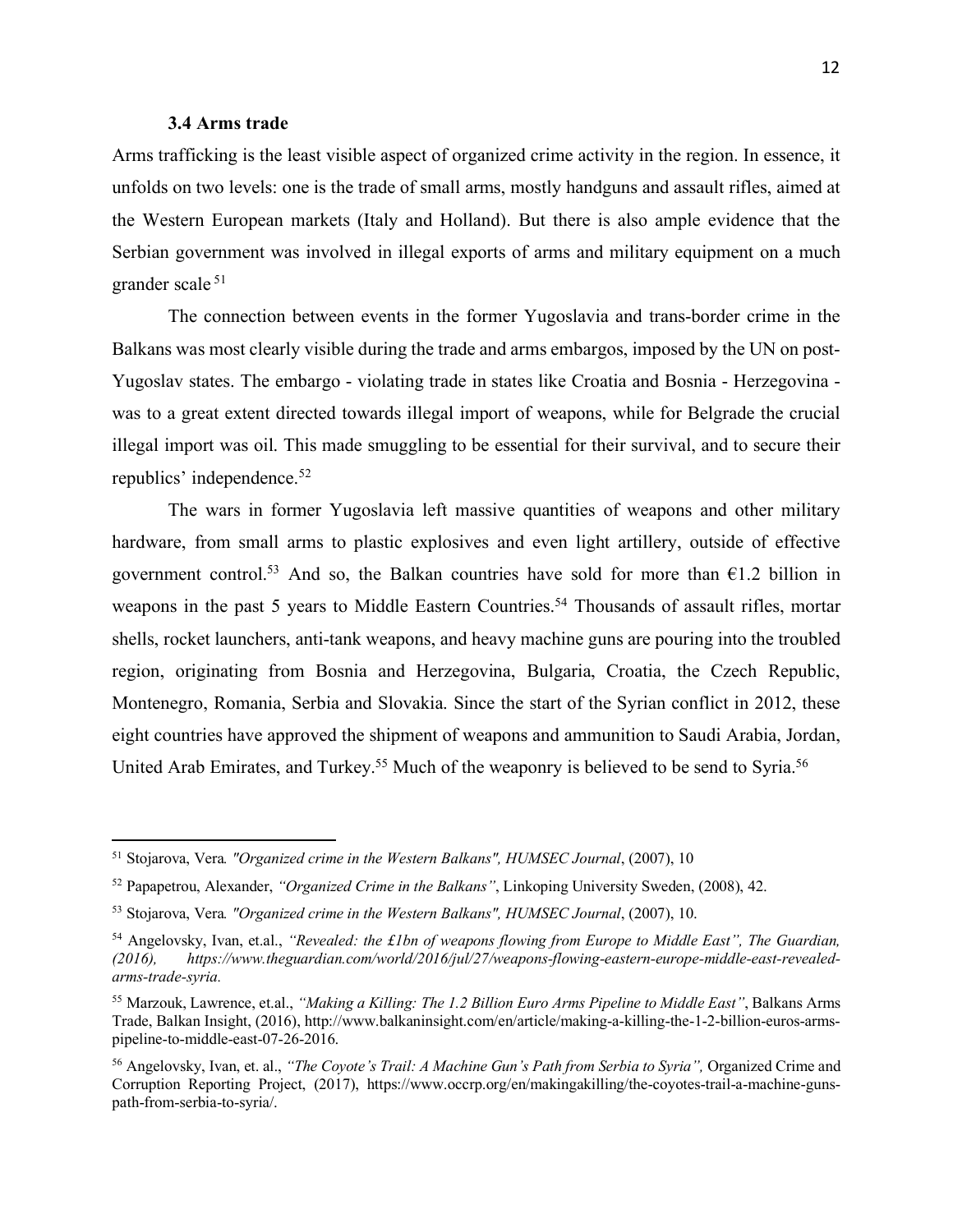Also, vast quantities of weapons left over from the war are still owned by civilians and may easily find their way into the hands of terrorists on the black market. Milojko Brzakovic, director of the Zastava Arms factory, said that several weapons used by militants during the Paris attacks were made in Serbia in the late 1980s.<sup>57</sup>

# **4. Transnational organized crime and Terrorism**

The nexus with transnational organized crime is increasingly a focus for security planners in their analyses of terror groups and their approach is often described by the phrase "methods, not motives."58

There are indeed many differences between organized crime groups (OGC) and terrorist groups. Organized crime groups are not built around adherence to religious or ideological tenets, while groups like al Qaeda or Hamas are fundamentally based on religious beliefs and motivations. For example, the removal of secular or corrupt leaders is a goal of many terrorist groups. By contrast, the existence of these very leaders is essential to the existence of certain organized crime groups. Most criminal networks want to maintain the status quo, namely to keep the system "wired." Terrorists often seek out media coverage, whereas organized criminals avoid it. Furthermore, terrorists often take responsibility for their actions, while organized criminals do not. Criminal syndicates generally cultivate and maintain networks of illegal transportation, bribed or threatened customs officials, politicians, judges, police and intelligence officials, and have in many cases settled into some form of understanding with a host country. Should al Qaeda or Hezbollah operators and financiers enter into this equation they would most likely draw unwelcome law enforcement attention<sup>59</sup>

However, there are also striking similarities: Both criminal types commit fraud, theft, forgery, and violent street crime; Both traffic in drugs and human beings; Both extort, intimidate, and bribe and both do business in the legitimate economy, too; Both use subterfuge to conceal their real purpose; Granted, their motives appear different: organized crime focusing on making

<sup>57</sup> BBC, *"Paris attacks weapons 'made by Zastava Arms in Serbia"*, BBC News, (2015), http://www.bbc.com/news/world-europe-34954048.

<sup>58</sup> Shelley, Louise et. al., *"Methods and motives: Exploring links between transnational organized crime and international terrorism", Trends in Organized Crime*, (2005), 4.

<sup>59</sup> Thomas, M. Sanderson, *"Transnational Terror and Organized Crime: Blurring the Lines",* SAIS Review of International Affairs, (2004), 55.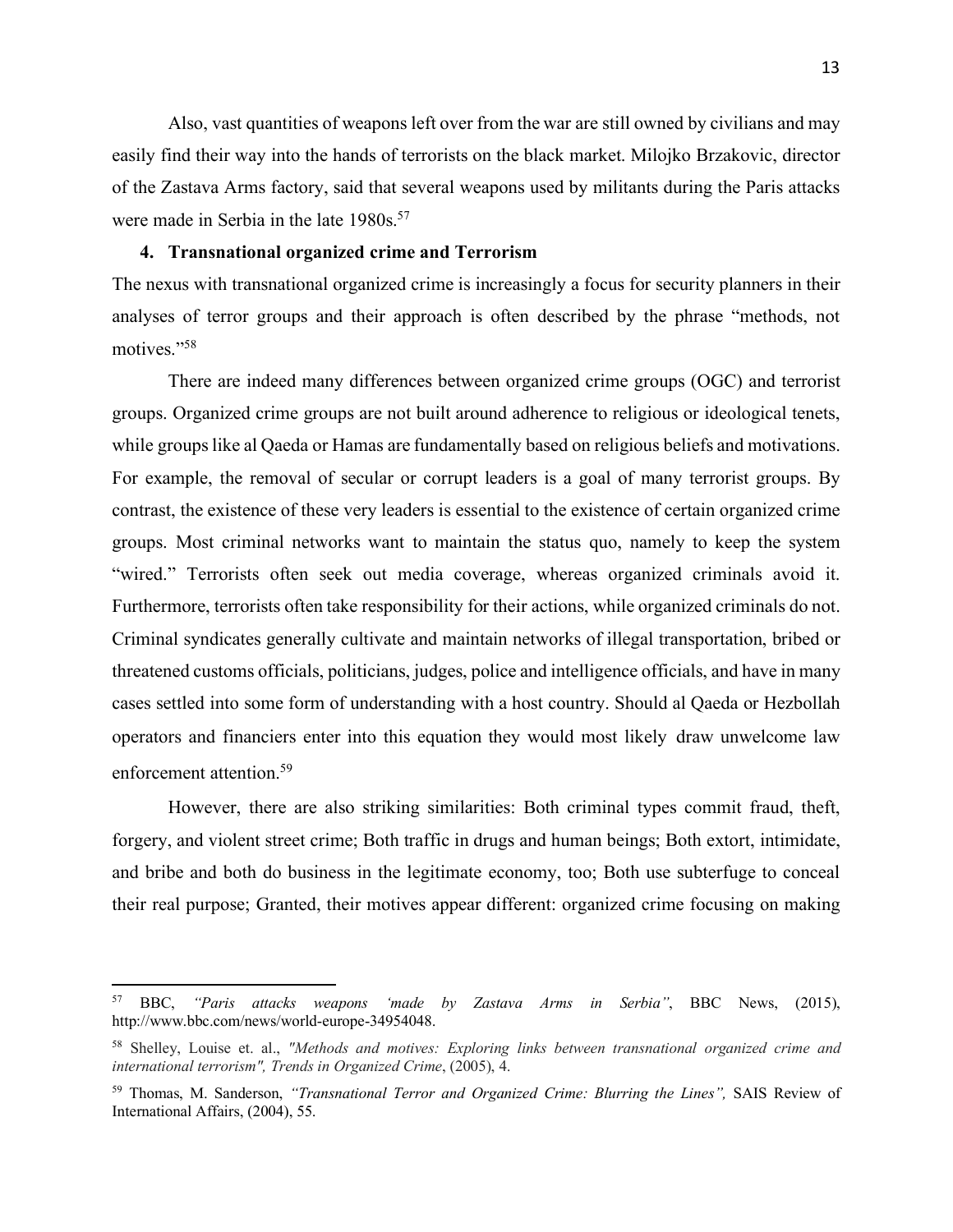money and terrorism aiming to undermine political authority, but the perpetrators have similar profiles, and are often the same individuals.<sup>60</sup>

Generally having been thought of as distinct threats, the interplay between terrorism and transnational organized crime is evolving, by oscillating between objectives and modalities that were once thought uniquely "terrorist" or "criminal".<sup>61</sup> And even though links with organized crime are not always so clearly identified, they exist and there are indications that intermediaries may be members of an OCG or suppliers for OCGs.<sup>62</sup>

Irregular migration services are often provided by specialized facilitating networks or OCGs. In January, Romanian Police arrested 20 persons after conducting rids at suspected peoplesmuggling locations in the country. The suspects smuggled between August-December 2016 over 100 refugees and migrants from Iraq, Syria, Turkey, Afghanistan and Morocco.63 And per German Intelligence Services, terrorist organizations like ISIS are using the influx of migrants into Europe to smuggle terrorists "camouflaged as refugees". The statement came after the arrest of an Algerian man who was smuggled into the country through the Balkan route.<sup>64</sup>

Most cases of terrorist smuggling involved EU foreign fighters travelling back and forth to conflict areas in Syria and Iraq.<sup>65</sup> Hungarian counter-terror chief Zsolt Bodnar, stated that the majority of Paris attackers used migration routes to enter Europe.<sup>66</sup> Although the subjects were born in Europe,<sup>67</sup> they traveled to join ISIS in Syria and posed as Syrian refugees on their way

<sup>60</sup> Shelley, Louise et. al., *"Methods and motives: Exploring links between transnational organized crime and international terrorism", Trends in Organized Crime*, (2005), 10.

<sup>61</sup> Reitano, Tuesday et.al., *"Examining the Organised Crime: Terror Nexus and its Implications*", The Global Initiative, (2017), 2, http://globalinitiative.net/examining-the-organised-crime-terror-nexus-and-its-implications/.

<sup>62</sup> Europol, *"The nexus between organized crime and terrorism in the EU"*, Brussels, (2015), 4.

<sup>63</sup> Touma, Ana Maria, *"Romania Raid Migrant-Smugglers Hideouts",* Balkan Insight News, (2017), http://www.balkaninsight.com/en/article/romania-launches-mass-raids-against-smugglers-01-26-2017.

<sup>64</sup> Smale, Alison, *"Islamic state using migrat crisis to smuggle in terrorists, German official says",* The Orange County Register, (2016), http://www.ocregister.com/2016/02/05/islamic-state-using-migrant-crisis-to-smuggle-interrorists-german-official-says/.

<sup>65</sup> Idem.

<sup>66</sup> Rothwell, James, *"Majority of Paris attackers used migration routes to enter Europe, reveals Hungarian counterterror chief",* The Telegraph, (2016), http://www.telegraph.co.uk/news/2016/10/02/majority-of-paris-attackers-usedmigration-routes-to-enter-europ/.

<sup>67</sup> BBC,*" Paris attacks: Who were the attackers?",* BBC News, (2016), http://www.bbc.com/news/world-europe-34832512.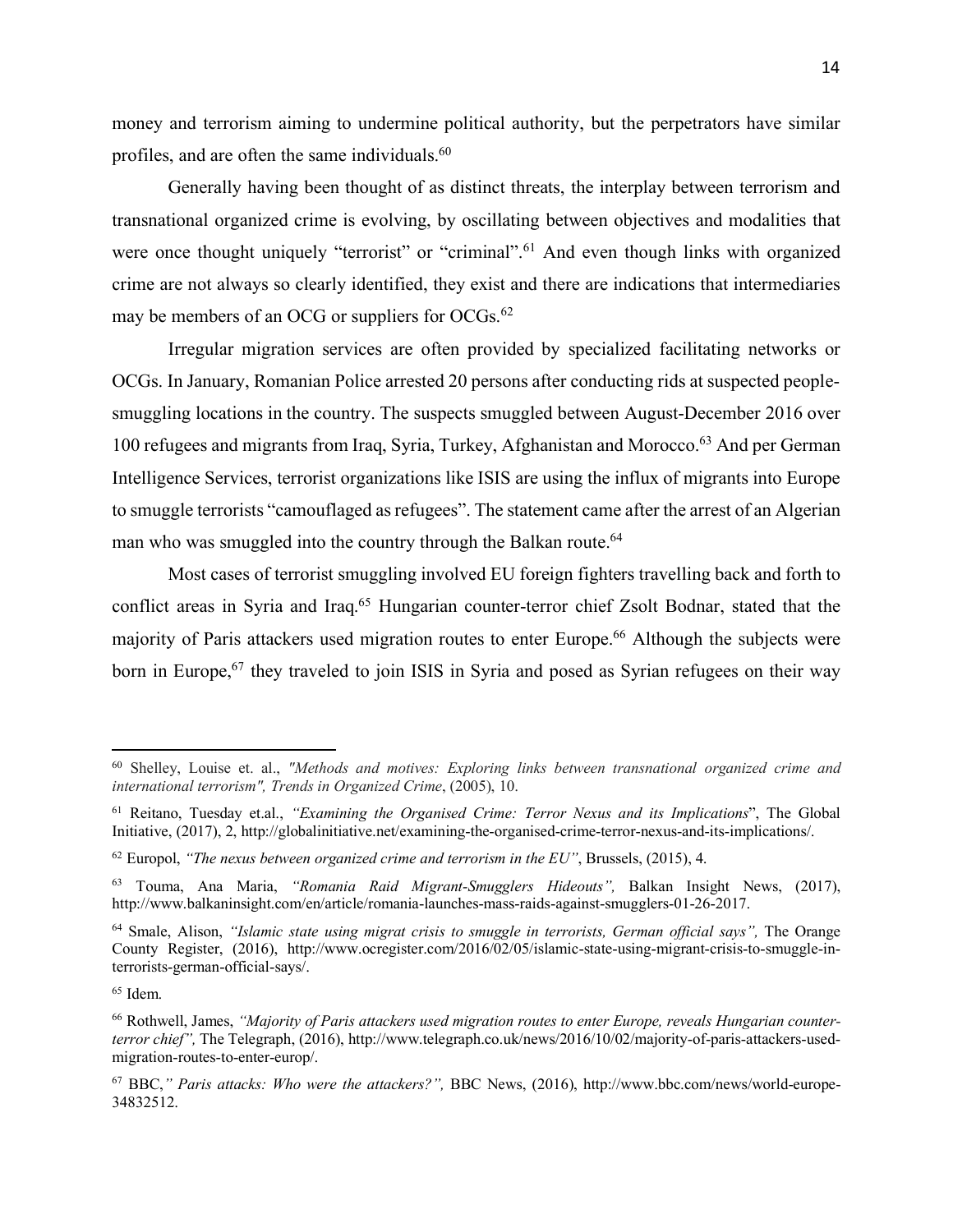back by using fake passports. They arrived in France via the Eastern European route.<sup>68</sup> In 2015, 500 people were trafficked, mostly by Bulgarians nationals, from Turkey via Bulgaria to Serbia. Bulgarian officials confirmed that this route was not new and has been controlled by organized gangs for decades, as bosses of the human traffickers not only have good contacts with representatives of the local border authorities, but also with the highest governmental levels in Sofia.<sup>69</sup>

On one hand Europe's migration crisis was a great opportunity for organized crime networks, as the profits from human smuggling were rivaling those of narcotics trafficking and the black-market arms trade.<sup>70</sup> But on the other, this crisis facilitated also the convergence between organized and terrorist group. The Balkan Route is heavily controlled by organized crime and any activity along this route is likely to present an opportunity for convergence. Based on the geography of these areas, it appears that convergence between organized crime and terrorist groups is more likely to occur at the borders between the relatively stable EU region and its borders with less stable countries.<sup>71</sup>

Furthermore, for terrorist organizations, it is a natural step to use the support and the expertize of criminal groups from Europe for the acquirement of forged documents, money laundering, human smuggling etc., which are likely to have more experience in these activities.<sup>72</sup>

The transport networks in the Balkans are used by militant Islamist groups for logistical support<sup>73</sup> and the Balkans region is considered as "safe haven" for a bundle of war profiteers, career criminals and Islamic fundamentalists due to the weak governmental structures and deteriorating economies.74 The defining characteristics of the alliance between terrorism and

<sup>68</sup> Rothwell, James, *"Majority of Paris attackers used migration routes to enter Europe, reveals Hungarian counterterror chief",* The Telegraph, (2016), http://www.telegraph.co.uk/news/2016/10/02/majority-of-paris-attackers-usedmigration-routes-to-enter-europ/.

<sup>69</sup> Papakotchev, T. Andreev, *"People-smuggling: the trade with refugees in Bulgaria",* Deutsche Welle, (2015), http://www.dw.com/en/top-stories/s-9097.

<sup>70</sup> Dettmer, Jamie, *"Europe's Migration Crisis a Boon for Organized Crime",* Europe, (2015), https://www.voanews.com/a/europe-migration-crisis-a-boon-for-organized-crime/2952482.html.

<sup>71</sup> Europol, *"The nexus between organized crime and terrorism in the EU"*, Brussels, (2015), 6.

<sup>72</sup> Shelley, Louise et. al., *"Methods and motives: Exploring links between transnational organized crime and international terrorism", Trends in Organized Crime*, (2005), 37.

<sup>73</sup> See chapter 3 on Arms trade and Drugs trafficking.

<sup>74</sup> Arsovaska, Jana and Basha, Dimal, *"Globalizing the Western Balkans: Transnational Crime, Fundamental Islam and Unholy Alliances"*, Etudes Caribeennes, (2012), https://etudescaribeennes.revues.org/5871.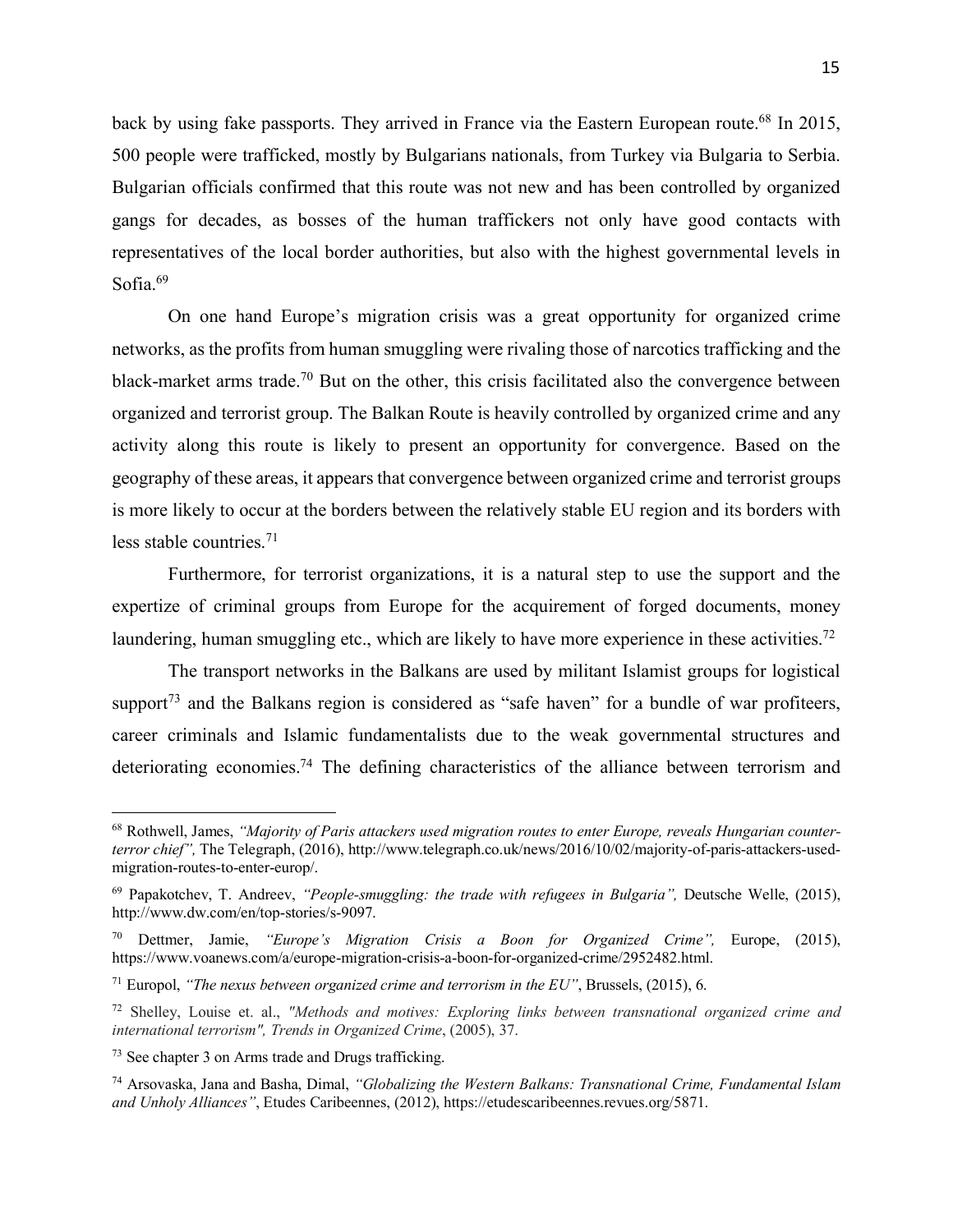organized crime are not limited only to access to specialized knowledge like money laundering, operational support and financial support.75 This may include also specialized services like counterfeiting and a countless number of other: Pristina (Kosovo capital), is considered a "factory" for fake travel documents such as passports and Schengen visas, 76 and Romanian prepaid cards are sold for being used in several conflict areas, including Iraq and Syria.77

Activities of terrorists and organized criminals frequently reinforce each other, where terrorists engage either directly or indirectly in organized crime activities such as trafficking, smuggling, extortion, kidnapping for ransom and the illicit trade of natural resources, for financial and/or material benefits. Such benefits contribute to undermining state security, stability and social and economic development, which in turn may create or maintain the conditions for organized criminal groups to flourish. 78

## **5. Conclusions**

 $\overline{a}$ 

Combating OGCs is one of the major challenges due to their complexity and their easily adaptable skills to the trends in globalization. In some Balkan countries, state institutions have not been able to successfully combat organized crime due to their involvement in corruption, and the involvement of official or political structures in criminal activities. At the same time, there is a lack of transparency and cooperation between local and international institutions and between the Balkan states.

Organized crime is a serious growing threat to national and international security with dire implications for public safety, public health, democratic institutions, and economic stability across the globe. In the Balkans, there are two main strategies for fighting transnational organized crime - Preventive and repressive - but to address this phenomenon, policy makers and practitioners should move beyond traditional law enforcement methods to adopt a more nuanced, phased and

<sup>75</sup> Protopapas, George, *"Islamic terrorism and organized crime threaten Balkans",* Modern Diplomacy, (2015), http://moderndiplomacy.eu/index.php?option=com\_k2&view=item&id=684:islamic-terrorism-and-organized-crimethreaten-balkans&Itemid=157.

<sup>76</sup> Balkan insight, *"Kosovo Police in Fake Passport Bust",* (2008), http://www.balkaninsight.com/en/article/kosovopolice-in-fake-passport-bust. See also, advertisements on this regard on forums like https://www.virtualvienna.net/topic/buy-counterfeitreal-fake-passport-drivers-license-id-cardthierrylondi817gma/.

<sup>77</sup> Romania Insider, *"Intelligence Service: Romanian prepaid cards are used in Iraq and Syria"*, Daily News, (2016), https://www.romania-insider.com/intelligence-service-romanian-prepaid-cards-are-used-in-iraq-and-syria/.

<sup>78</sup> Reitano, Tuesday et.al., *"Examining the Organised Crime: Terror Nexus and its Implications*", The Global Initiative, (2017). http://globalinitiative.net/examining-the-organised-crime-terror-nexus-and-its-implications/.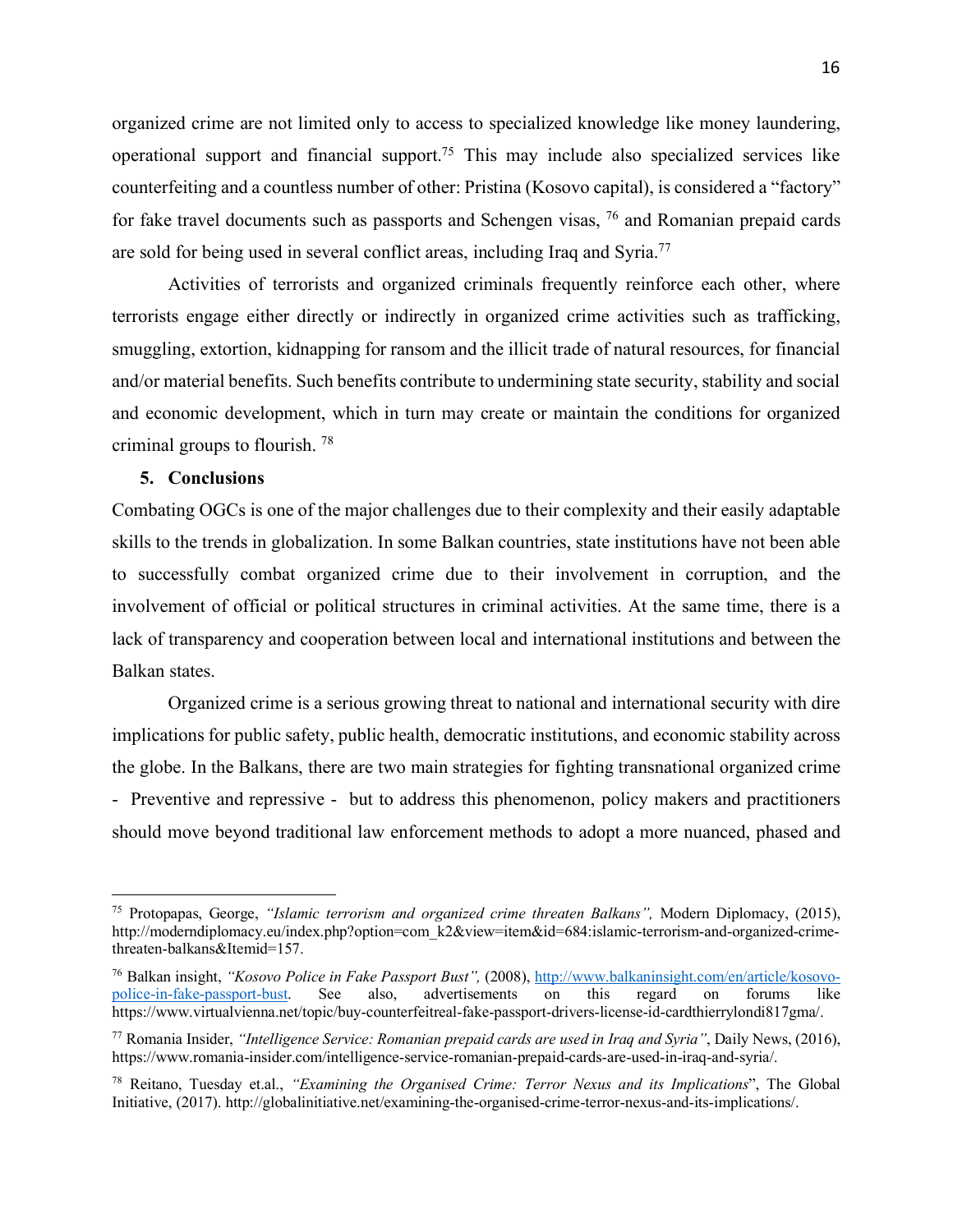multi-sector approach. For example: analyzing and responding to the similarities and distinctions between the enabling factors in which criminality and terrorism are likely to result.

This evolving relationship between terrorism and organized crime also poses significant challenges to the international community. Progressing from simple co-existence towards a symbiotic relationship, the lines between these seemingly distinct activities are becoming increasingly blurred. It makes difficult to differentiate between "pure" terrorist groups, their criminal counterparts or something in between. Consequently, the fight against organized crime is being undermined by a critical lack of awareness regarding their links with terrorist groups, and this can be argued the other way as well. Moreover, EU is unprepared for and unable to currently conceptualize due to the unpredictable variation across several critical factors, including climate change, migration, and technological development. The future evolution of organized crime and its nexus with terrorism will become more complex and chaotic and will be facilitated by technological advancements, including but not limited to, encryption, virtual currencies, the evolution of 3-D printing and the dark web.

To conclude, organized crime in the Balkans will continue to pose serious threats to the national security and no one jurisdiction or country can combat it on its own, thus, effective and continued national and international cooperation is critical. But, to what extent does corruption affect the international cooperation?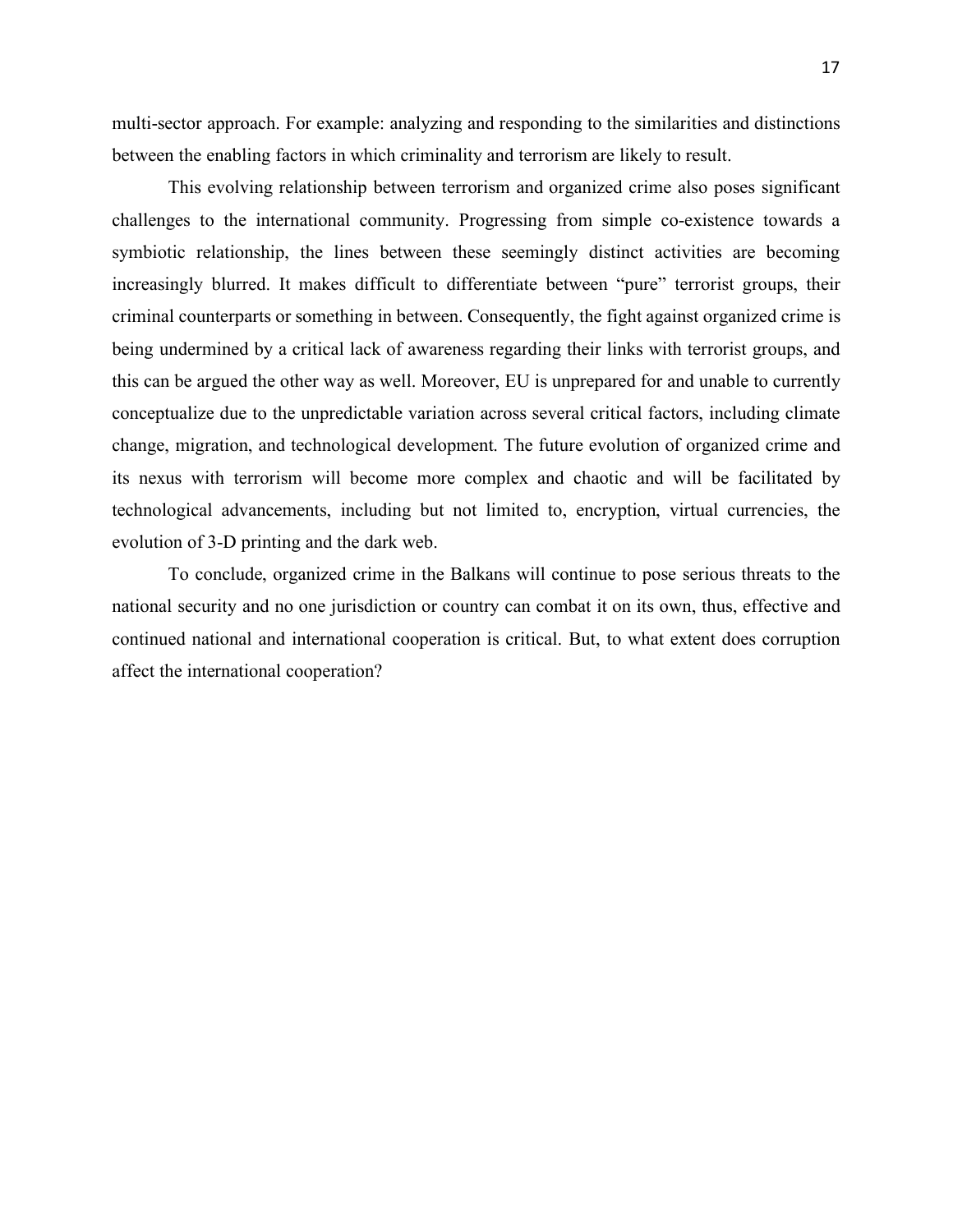## **References**

- Andreev, Alexander, "Bulgaria fears a tide of refugees", Deutsche Welle, (2016), http://www.dw.com/en/bulgaria-fears-a-tide-of-refugees/a-19464129.
- Angelovsky, Ivan, et.al., "Revealed: the £1bn of weapons flowing from Europe to Middle East", The Guardian, (2016), https://www.theguardian.com/world/2016/jul/27/weapons-flowingeastern-europe-middle-east-revealed-arms-trade-syria.
- Arsovaska, Jana and Basha, Dimal, "Globalizing the Western Balkans: Transnational Crime, Fundamental Islam and Unholy Alliances", Etudes Caribeennes, (2012), https://etudescaribeennes.revues.org/5871.
- Balkan insight, *"Kosovo Police in Fake Passport Bust",* (2008), http://www.balkaninsight.com/en/article/kosovo-police-in-fake-passport-bust. See also, advertisements on this regard on forums like https://www.virtualvienna.net/topic/buycounterfeitreal-fake-passport-drivers-license-id-cardthierrylondi817gma/.
- Bar-Yam, Yaneer. "General features of complex systems", Encyclopedia of Life Support Systems (EOLSS), UNESCO, EOLSS Publishers, Oxford, UK, (2002).
- BBC, "Paris attacks weapons 'made by Zastava Arms in Serbia", BBC News, (2015), http://www.bbc.com/news/world-europe-34954048.
- BBC," Paris attacks: Who were the attackers?", BBC News, (2016), http://www.bbc.com/news/world-europe-34832512.
- Berdal, R. Mats, and Serrano, Mónica eds. "Transnational organized crime and international security: business as usual?", Lynne Rienner Publishers, (2002).

Bunge, Mario, "Critical Approaches to Science and Philosophy", Transaction Publishers, (1964).

- Buga, Marian, "Gruparea de traficanți de migranți destructurată de DIICOT Arad era finanțată din Turcia, iar migranţii erau introduşi ilegal în ţară prin Serbia şi Bulgaria", News.ro, (2017), https://www.news.ro/eveniment/gruparea-de-traficanti-de-migranti-destructurata-dediicot-arad-era-finantata-din-turcia-iar-migrantii-erau-introdusi-ilegal-in-tara-prin-serbiasi-bulgaria-1922405326002017011216593731.
- Cudworth, Erika, and Stephen Hobden. "Anarchy and anarchism: towards a theory of complex international systems", Millennium: Journal of International Studies, (2010),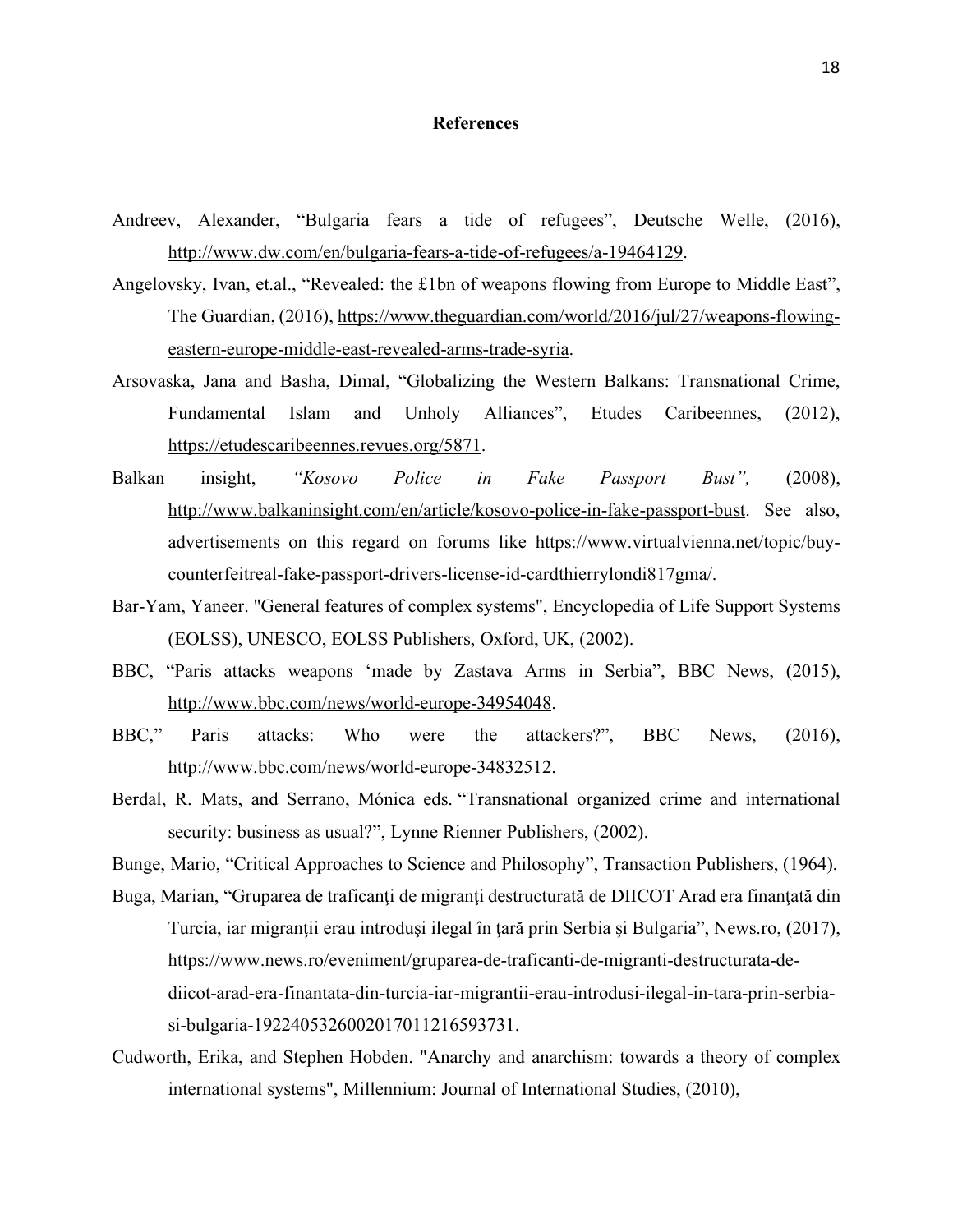- Dettmer, Jamie, "Europe's Migration Crisis a Boon for Organized Crime", Europe, (2015), https://www.voanews.com/a/europe-migration-crisis-a-boon-for-organizedcrime/2952482.html.
- Dinicu, Anca, "Fata nedorita a globalizarii: Crima Organizata si Terorismul", Army Academy, (2004).
- D'Alfonso, Steven, "Why organized Crime and Terror groups are Converging", Security Intelligence, (2014), https://securityintelligence.com/why-organized-crime-and-terrorgroups-are-converging/.
- Deacu, Elena, "Panama Papers: Ce romani sunt implicati in cel mai mare scandal mondial", Jurnalistii, (2016), http://www.jurnalistii.ro/panama-papers-ce-romani-sunt-implicati-incel-mai-mare-scandal-mondial/.
- Erçetin, Şefika Şule, and Santo Banerjee, ed. "Chaos, Complexity and Leadership 2013". Springer, (2015).
- Europol, "EU Drug Markets Report: Strategic Overview", European Monitoring Center, (2016).
- European Monitoring Center, "European Drug Report: Trend and Developments", (2017), http://www.emcdda.europa.eu/system/files/publications/4541/TDAT17001ENN.pdf.

Europol, "Migrant Smuggling in the EU", Europol Public Information, (2016).

- FBI, "Transnational organized crime", Organized Crime What we investigate, https://www.fbi.gov/investigate/organized-crime.
- Felsen, David, and Akis, Kalaitzidis. "A historical overview of transnational crime", Handbook of transnational crime and justice, (2005).
- Fiander, Les, "Acetic anhydride trafficking in Europe", Organized Crime Networks, Europol, (2011), 2-4. https://www.paris-pact.net/upload/4b63025503cbc299204e7f7699fce54f.pdf
- Galatzer-Levy, Robert M. "Psychoanalysis and dynamical systems theory: Prediction and selfsimilarity", Journal of the American Psychoanalytic Association, (1995).
- Global Security, "Balkan Organized Crime", http://www.globalsecurity.org/military/world/para/balkan-organized-crime.htm.
- Goodey, Jo. "Migration, crime and victimhood: responses to sex trafficking in the EU", Punishment & Society, (2003).
- Glover, W, Robert, "Compatibility or Incommensurability: IR Theory and Complex Systems Analysis", E-International Relations, (2012), http://www.e-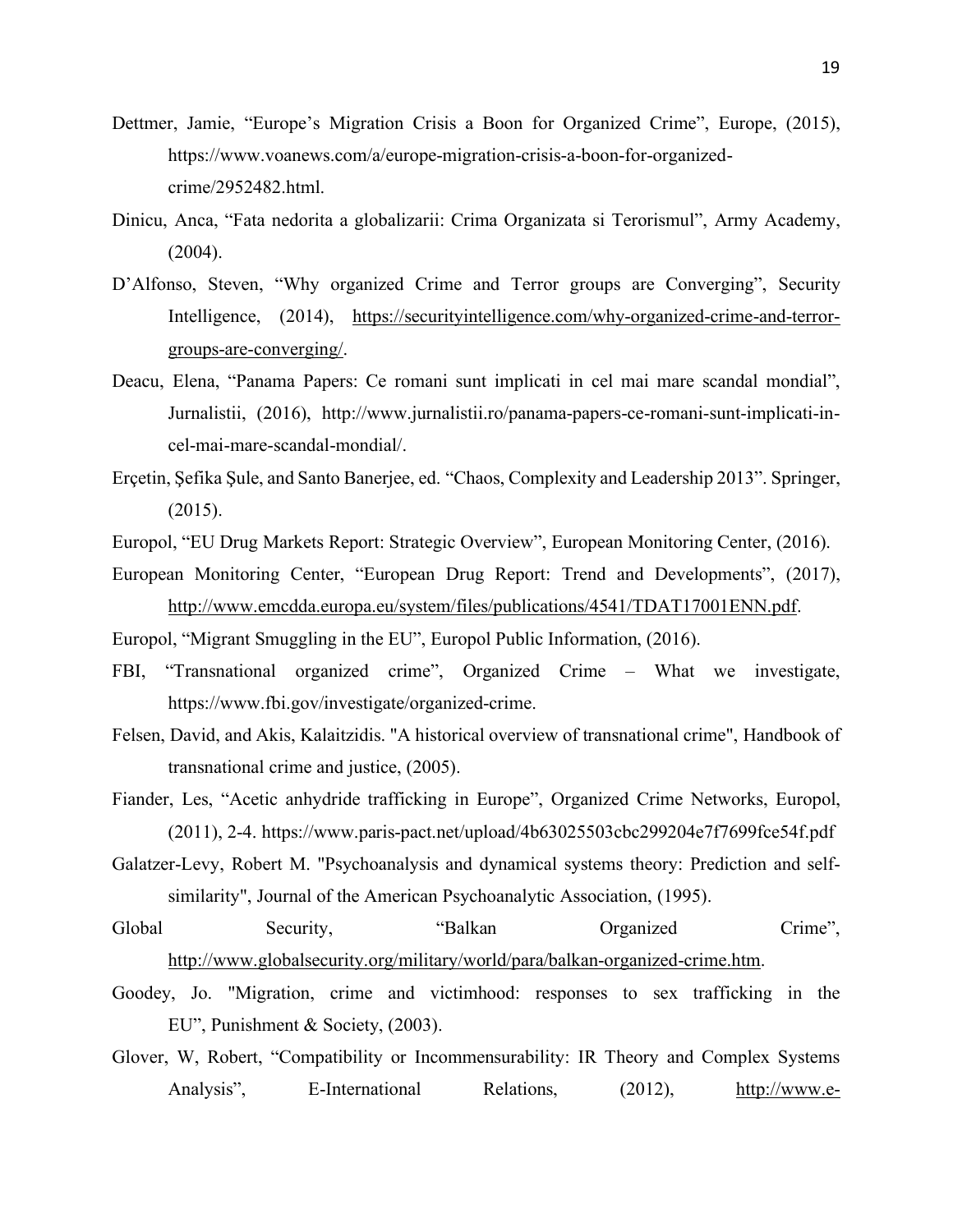ir.info/2012/07/21/compatibility-or-incommensurability-ir-theory-and-complex-systemsanalysis/#\_ftn10.

Grabosky, Peter, and Michael Stohl, "Crime and Terrorism", SAGE, (2010).

- International Narcotics Control Board, "Analysis of the world situation", (2015), http://www.incb.org/documents/Publications/AnnualReports/AR2014/English/AR\_2014\_ E\_Chapter\_III\_Europe.pdf.
- Lampe, Klaus, "Organized Crime in Europe: Conceptions and Realities", Policing: A Journal of Policy and Practice, (2008).
- Kurop, Marcia Christoff, "Al Qaeda's Balkan Links", The Wall Street Journal Europe, (2001), https://www.deepcapture.com/wp-content/uploads/Al-Qaeda-Albania-Macedonia.pdf.

Krasniqi, Kole, "Organized Crime in the Balkans", European Scientific Journal, Kosovo, (2016),

- Lampe, Klaus, "Definitions of Organized Crime", http://www.organizedcrime.de/organizedcrimedefinitions.htm.
- Lilley, Peter, "Dirty dealing: The untold truth about global money laundering, international crime and terrorism", Kogan Page Limited, UK, (2006),
- Lorenz, N. Edward, "Reflections on the conception, birth, and childhood of numerical weather prediction", Annual Review of Earth and Planetary Science, (2006).
- Lilley, Peter, "Dirty dealing: The untold truth about global money laundering, international crime and terrorism", Kogan Page Limited, UK, (2006).
- United Nations Convention against Transnational Organized Crime and the Protocols Thereto, Palermo, (2000), Art. 2 (a).
- Marzouk, Lawrence, et.al., "Making a Killing: The 1.2 Billion Euro Arms Pipeline to Middle East", Balkans Arms Trade, Balkan Insight, (2016), http://www.balkaninsight.com/en/article/making-a-killing-the-1-2-billion-euros-armspipeline-to-middle-east-07-26-2016.
- Mitchell, Melanie and Newman, Mark, "Complex systems theory and evolution", Encyclopedia of Evolution (2002).
- Papapetrou, Alexander, "Organized Crime in the Balkans", Linkoping University Sweden, (2008).
- Papakotchev, T. Andreev, "People-smuggling: the trade with refugees in Bulgaria", Deutsche Welle, (2015), http://www.dw.com/en/top-stories/s-9097.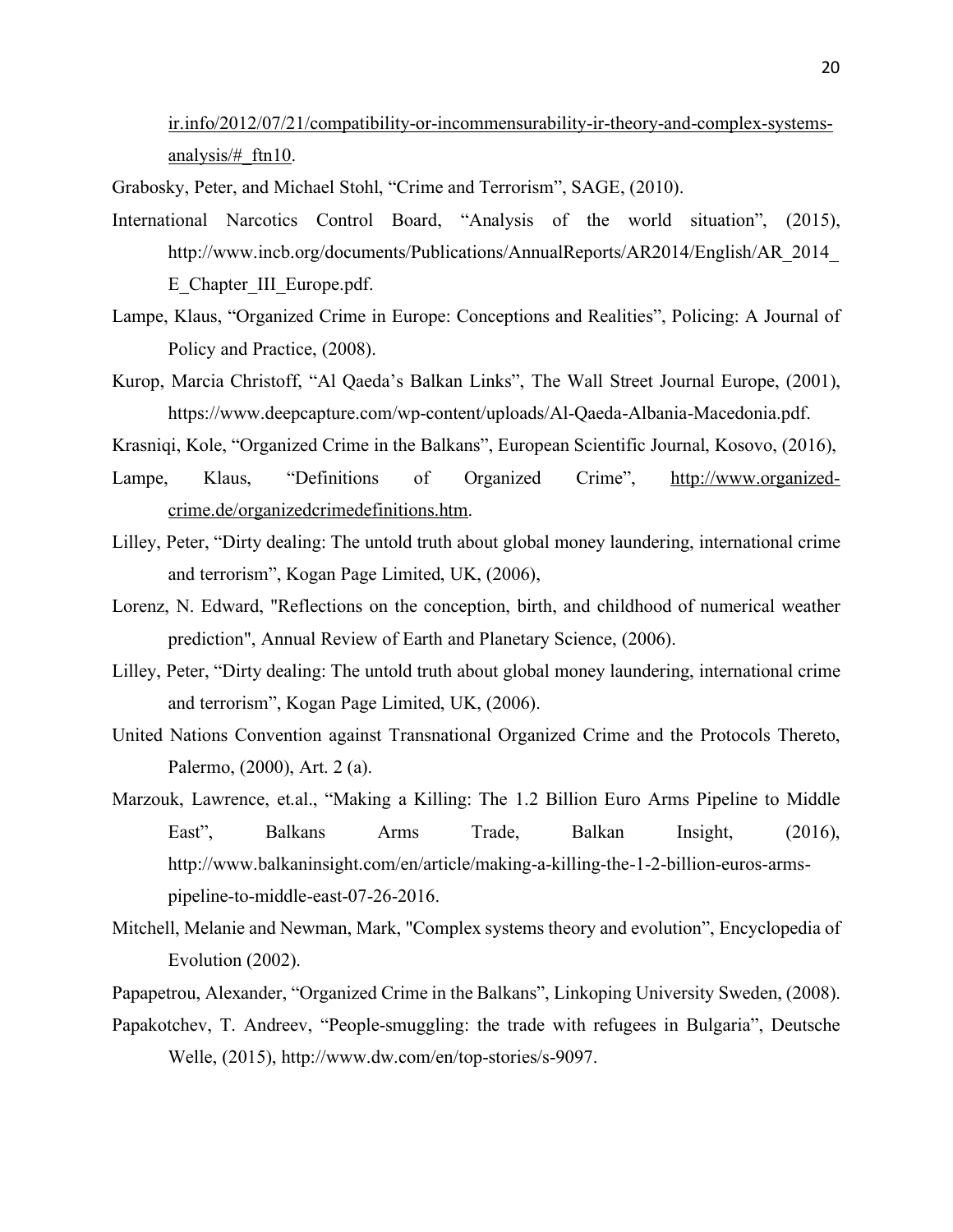- Popper, Karl, "Conjectures and refutations: The growth of scientific knowledge", Routledge, (1963).
- Preasca, Ion, "The Russian Laundromat Exposed", OCCRP, (2017), https://www.occrp.org/en/laundromat/the-russian-laundromat-exposed/.
- Protopapas, George, *"Islamic terrorism and organized crime threaten Balkans",* Modern Diplomacy,  $(2015)$ ,  $(2015)$ ,  $(2015)$ ,  $(2015)$ ,  $(2015)$ ,  $(2015)$ ,  $(2015)$ ,  $(2015)$ ,  $(2015)$ ,  $(2015)$ ,  $(2015)$ ,  $(2015)$ ,  $(2015)$ ,  $(2015)$ ,  $(2015)$ ,  $(2015)$ ,  $(2015)$ ,  $(2015)$ ,  $(2015)$ ,  $(2015)$ ,  $(2015)$ , http://moderndiplomacy.eu/index.php?option=com\_k2&view=item&id=684:islamic-

terrorism-and-organized-crime-threaten-balkans&Itemid=157.

- Reitano, Tuesday et.al., "Examining the Organised Crime: Terror Nexus and its Implications", The Global Initiative, (2017), 2, http://globalinitiative.net/examining-the-organised-crimeterror-nexus-and-its-implications/.
- Rothwell, James, "Majority of Paris attackers used migration routes to enter Europe, reveals Hungarian counter-terror chief", The Telegraph, (2016), http://www.telegraph.co.uk/news/2016/10/02/majority-of-paris-attackers-used-migrationroutes-to-enter-europ/.
- Romania Insider, *"Intelligence Service: Romanian prepaid cards are used in Iraq and Syria"*, Daily News, (2016), https://www.romania-insider.com/intelligence-service-romanianprepaid-cards-are-used-in-iraq-and-syria/.
- Sim, Youn-Soo. "International Relations & Complex Systems Theory", 51st Annual Meeting, Tokyo, Japan. Vol. 51. No. 2. (2007).
- Shelley, Louise et. al., "Methods and motives: Exploring links between transnational organized crime and international terrorism", Trends in Organized Crime, (2005),
- Stojarova, Vera. "Organized crime in the Western Balkans", HUMSEC Journal, (2007)
- Thomas, M. Sanderson, "Transnational Terror and Organized Crime: Blurring the Lines", SAIS Review of International Affairs, (2004).
- Touma, Ana Maria, "Romania Raid Migrant-Smugglers Hideouts", Balkan Insight News, (2017), http://www.balkaninsight.com/en/article/romania-launches-mass-raids-againstsmugglers-01-26-2017.
- Williams, Phil. "Transnational criminal networks" Networks and netwars: the future of terror, crime, and militancy, (2001).